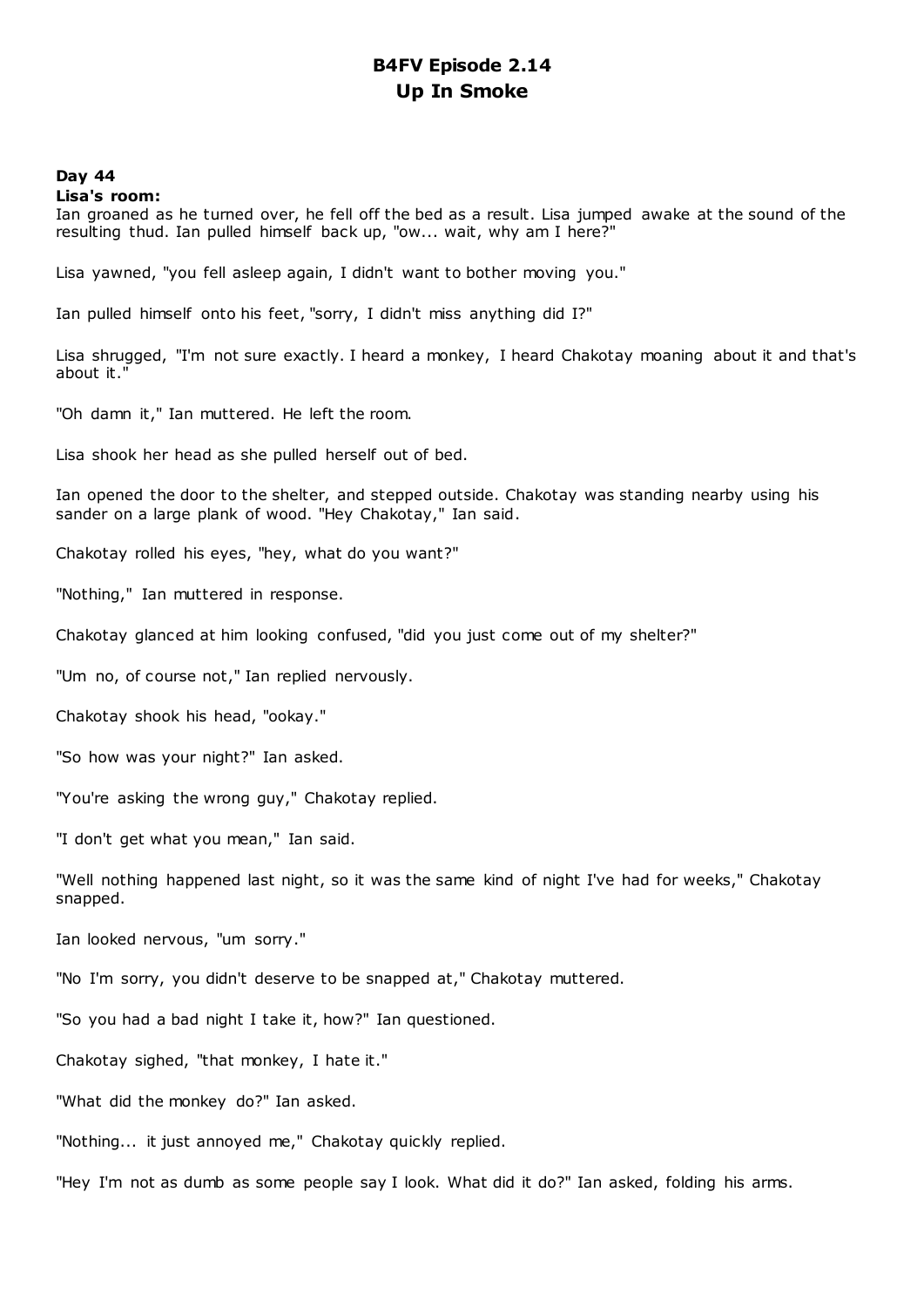"Kathryn and I were talking about important matters, then the thing bursts in making strange hand signals, and of course Kathryn takes it seriously, gets angry cos she thinks that something happened so I spend half an hour trying to calm her down," Chakotay rambled.

"What did she think happened?" Ian asked.

Chakotay shook his head, "nothing really worth all of that."

Ian looked disappointed, "oh ok. See you around." He headed towards his own shelter, Chakotay continued to sand. Ian walked into the shelter, sat down on his bed, glancing around the room looking confused. "Ookay," he muttered before standing back up again.

Meanwhile outside Kathryn stepped out of the other shelter, "morning."

"Morning," Chakotay muttered.

Ian stepped out of the shelter, "um have you guys seen James? He usually tries to sleep in until ten, but he's not."

Kathryn glanced at Chakotay, "see I told you."

Chakotay rolled his eyes, "calm down. I always see him coming back from a walk around about this time."

"No he doesn't. My alarm goes off and he's still in bed," Ian said.

Chakotay shrugged, "then he must go back to bed afterwards, what's up with you two?"

"Well I'm not usually a late sleeper, and well James being up before me is pretty suspicious. What if the people who knocked the power off got him," Ian replied.

"In a way that's better than what the monkey said," Kathryn whispered to Chakotay.

"I'd better go look for him," Ian said. He rushed off into the woods.

"May as well, he's probably just running late," Chakotay said, shaking his head.

"Why don't you think the monkey was telling the truth?" Kathryn asked.

Chakotay turned to her, "look Kathryn, it's a monkey. It probably wants attention, that's all."

"I guess," Kathryn said calmly. "And how would it know if it was true?"

Chakotay smiled in relief, "there you go, nothing to worry about."

Kathryn nodded her head, "by the way, do you know who hid my coffee supplies?"

Chakotay stared blankly, "I didn't even notice they were gone. Go and ask Jessie and Lisa." Kathryn nodded, she went back into her shelter.

Ian rushed back into the clearing, "this planet is totally screwed up." He opened the shelter door.

"What's up?" Chakotay asked.

"It's really cold nearby the lake," Ian replied. He went inside the shelter again, headed straight to Jessie's room, and he knocked on the door. "Jess, you awake?" He walked straight into the room.

Jessie looked over the cover looking pretty tired, "what, what is it?"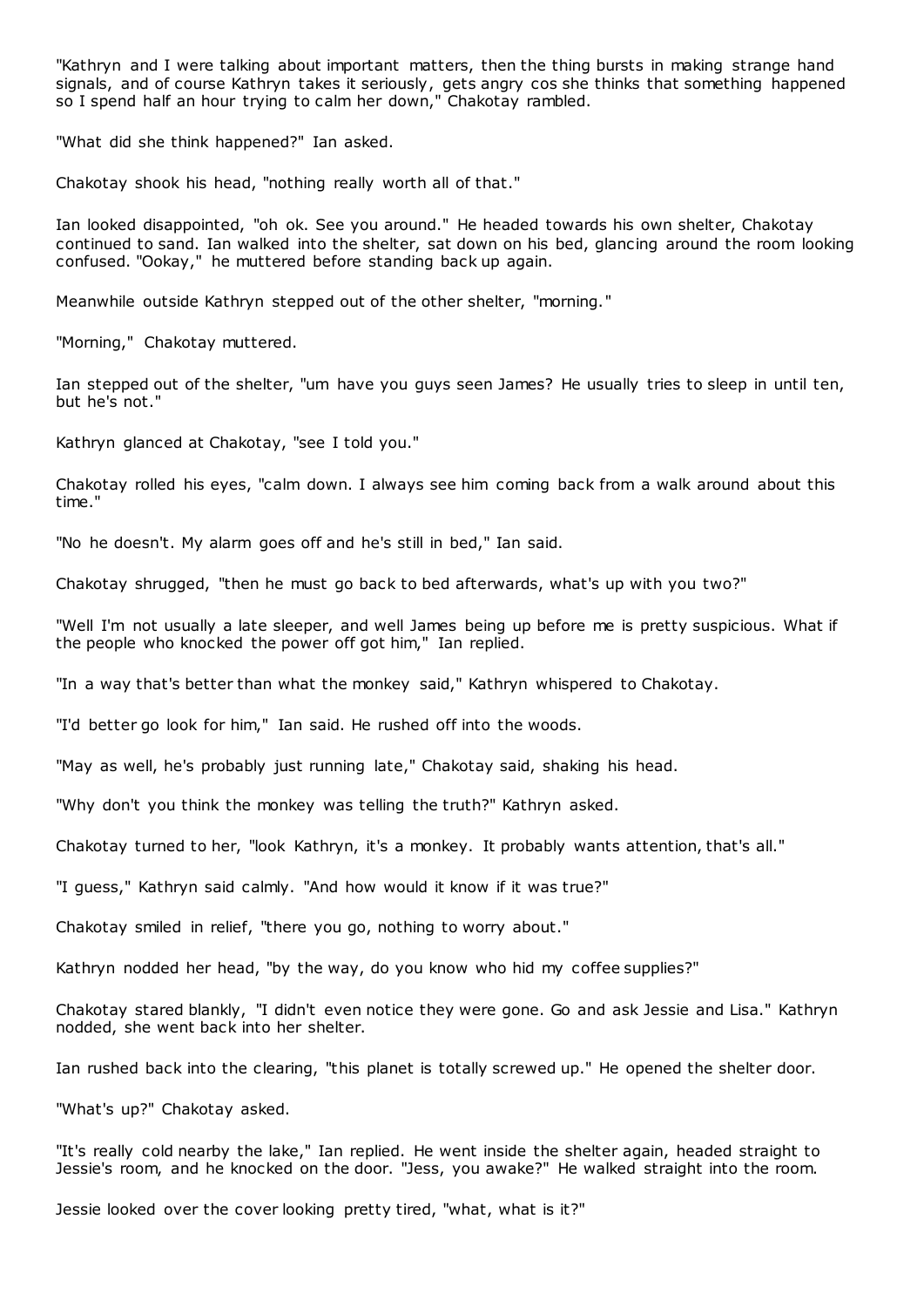"Hey I'm sorry I woke you, I'm just wondering did James come back last night?" Ian questioned.

"Yeah I think so," Jessie replied.

"Chakotay's probably right, oh well," Ian said. He was about to leave the room, but he changed his mind. "Oh Jess?"

Jessie groaned, "what?"

"Do you know what day it is today?" Ian asked.

"Ian I'm trying to sleep here," Jessie muttered in response.

"Sorry, I was just wondering if you got me a present or something," Ian said with a sneaky grin on his face.

"Oh... your birthday, yeah I did... I just want another hour sleep. Please?" Jessie said.

"Sure thing," Ian said. He disappeared through the door.

Jessie tried to keep a straight face as James appeared on the side her back was facing, from under the cover. "I think he's looking for you," she said.

"Meh, let him look," James said. He put his arm around her, while kissing her several times on the cheek.

"What if he finds you?" Jessie asked.

"Jess, he's been in here already. He had no idea I was here," James replied.

Jessie glanced at him, "yeah, you have a good point." She turned over, placed a hand on his cheek and they both kissed, totally oblivious to the sound of the door opening.

"Oh... my god," Kathryn gasped.

James and Jessie quickly separated, they looked in her direction. "I could say the same thing," Jessie stuttered.

"I knew I should have listened to that monkey," Kathryn muttered, turning around to look in another direction.

"Monkey?" James muttered, he glanced at the window, "son of a..."

Jessie glanced at the window too, she glared at James, "next time you hang around my window at night, close the curtains please."

"I did," James muttered.

"I can't believe this," Kathryn stuttered.

James and Jessie looked at her again. "You're still here, what's your problem!?" Jessie exclaimed.

"That's what I should ask you, isn't he your friend?" Kathryn muttered.

"It's none of your business," James said.

"Keep out of this," Kathryn snapped.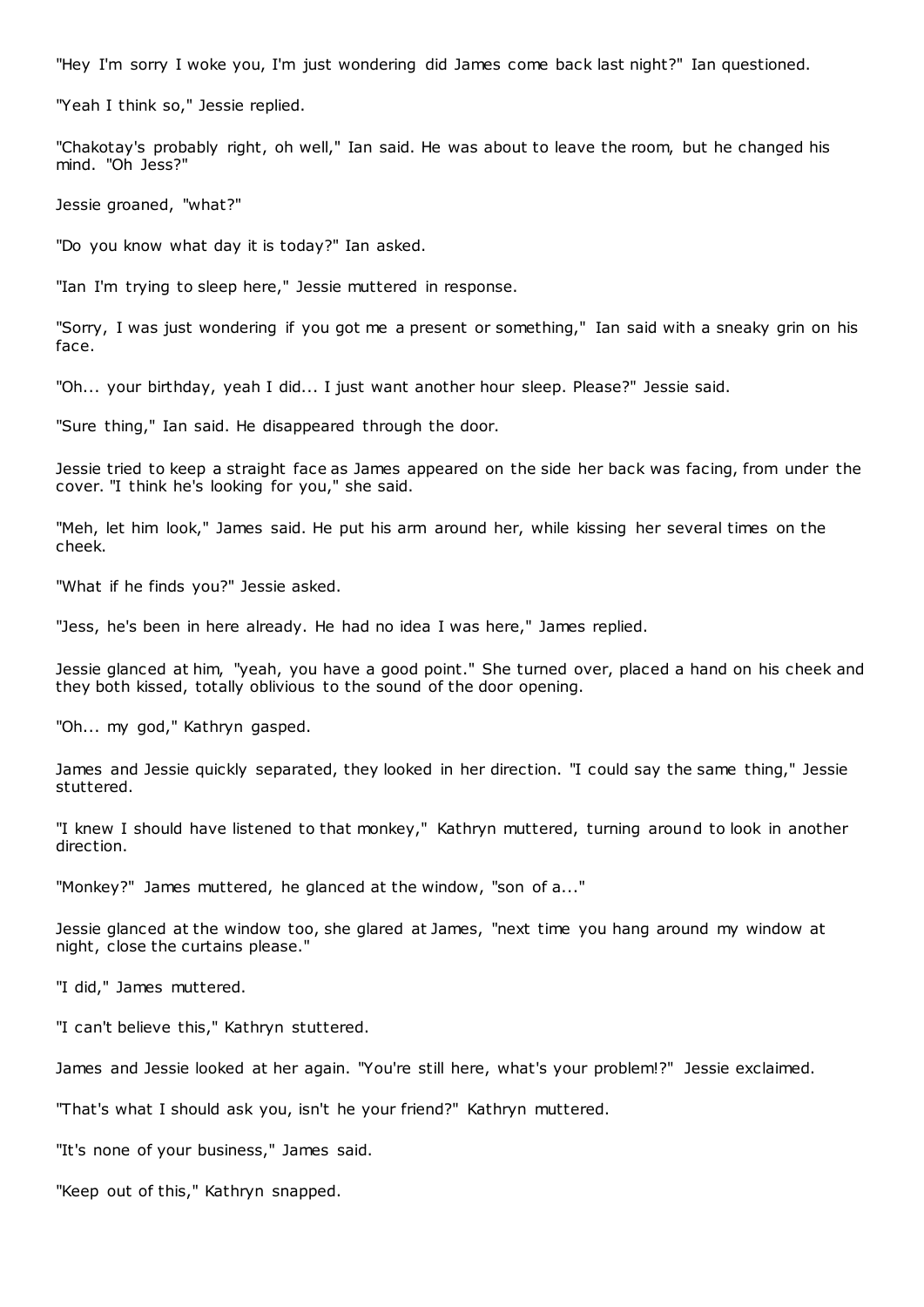Jessie shook her head, she shuffled over to the edge of the bed, she picked up some clothes from the ground. "If she's going to hang around, I'd rather have something on." She picked up a dressing gown that was lying folded nearby, she put it on under the covers.

"Yes I'd rather you had something on too," Kathryn grumbled.

Jessie climbed out of the bed, she glared at Kathryn before going out the door.

"So, you're sticking around, are you?" James muttered.

Kathryn knelt down on the ground, she picked up some things and she threw them at him. "Oh I'm sorry, did I ruin the mood?" James gathered the clothes Kathryn threw at him, he looked at her with a raised eyebrow. She rolled her eyes before turning her back to him, "Jessie I can understand, but you, I expected better from you."

James moved the cover away from him before standing up, "I don't see what this has to do with you."

"Can I turn around yet?" Kathryn mumbled.

James rolled his eyes, "yes."

Kathryn turned around, "I just don't get it. I thought you were friends with this girl. Is this the new trend these days?"

"Why... I mean, this isn't a new thing to you, remember? You knew we are having a relationship, right?" James replied.

Kathryn shook her head, "no, no, practise one, you don't do this as practise. It's just sick."

"No, getting pregnant via a guy who's married to someone else is sick," James said.

Kathryn gasped, "how did you know about that?"

"You told me!" James yelled.

"I did... oh god, damn coffee, mmm coffee. So you know why I'm mad at you then," Kathryn said nervously.

James looked confused, "no... what? What's that got to do with that?"

Kathryn sighed in relief, "oh I remember telling you, yes. It's got nothing to do with it, I just slipped."

"Fine, why are you mad at me then?" James asked.

"Well isn't it obvious?" Kathryn replied.

"Yes actually, I just asked for the hell of it," James muttered sarcastically.

Kathryn groaned, "this is serious James, no sarcasm."

"Well answer my question and get the hell out of here," James said.

"Because what you did is disgusting," Kathryn replied.

James raised his eyebrow, "what?"

"Firstly she's your best friend. I mean what happens if you two break up, it'll be impossible to be friends again," Kathryn said.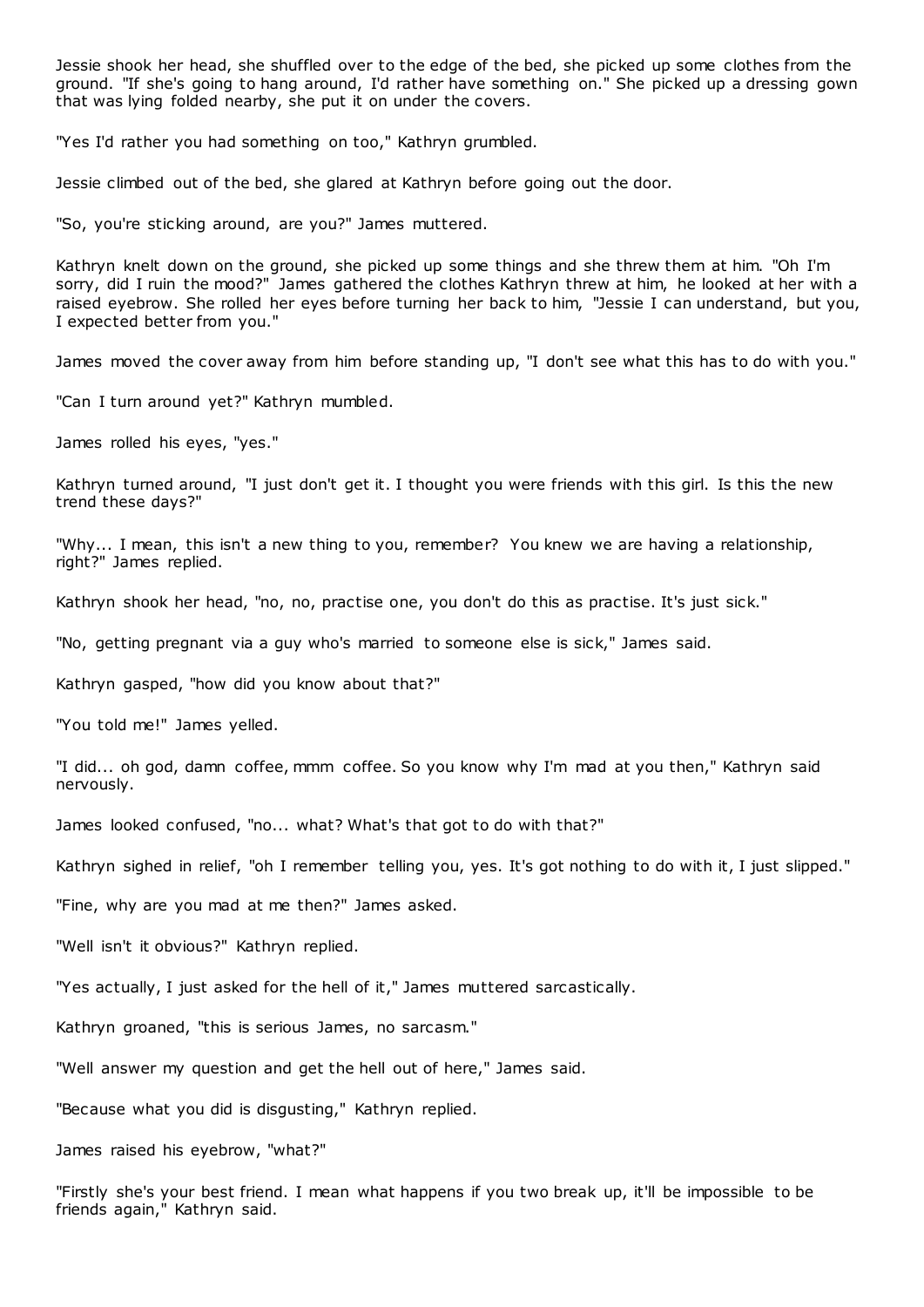"I don't think so," James muttered.

"Secondly, you're only a kid," Kathryn said.

James stepped closer to her, "a kid? I'm bloody twenty two!"

Kathryn cringed, "oh that's right. You look young for your age... you're still very young."

"Please, a lot of people in my college class were sixteen or something when they..." James said.

"That's enough out of you!" Kathryn snapped.

"Fine," James muttered. He left the room. Kathryn put her hands on her hips, she followed him not looking very happy at all.

They both left the shelter, when they did Kathryn caught up with him, she grabbed a hold of his arm to stop him. "Hey don't be like that with me, I'm interfering for your own good," she said.

Chakotay stood away from his work, "what the hell is going on?"

Kathryn folded her arms, "it seems that the monkey was telling the truth after all."

"Oh yes, tell everyone why don't you," James muttered.

Chakotay shook his head, "I'm staying out of this." He headed towards the shelter.

"Look I just want to know what you were thinking," Kathryn sighed.

"Well I figured that we should before I... I don't see why I have to explain myself to you," James said.

"Before you what?" Kathryn questioned.

James looked down at the ground, "nothing."

"Come on, before what?" Kathryn said calmly.

James looked up at her, "doesn't matter, I didn't do anything wrong. I was scared ok."

"Scared... of what?" Kathryn asked.

"Dying, are you happy now?" James muttered in response.

Kathryn looked confused, "dying? Don't be like that, you have your whole life ahead of you."

"That's the thing, I don't. I just have today," James replied. Kathryn narrowed her eyes, she slapped him across the face. "Hey, why did you do that?"

"What is it with you men and your mind games. I bet you told Jessie the same thing before, you know," Kathryn replied.

"For your information I didn't tell her anything about that," James said.

"You know what, I can't believe how disgusted I am with you! Why make something like that up?" Kathryn yelled.

"I didn't, a couple of guys who have tried to kill me twice before are coming to finish the job," James muttered.

"Why would anyone want to hurt you?" Kathryn asked.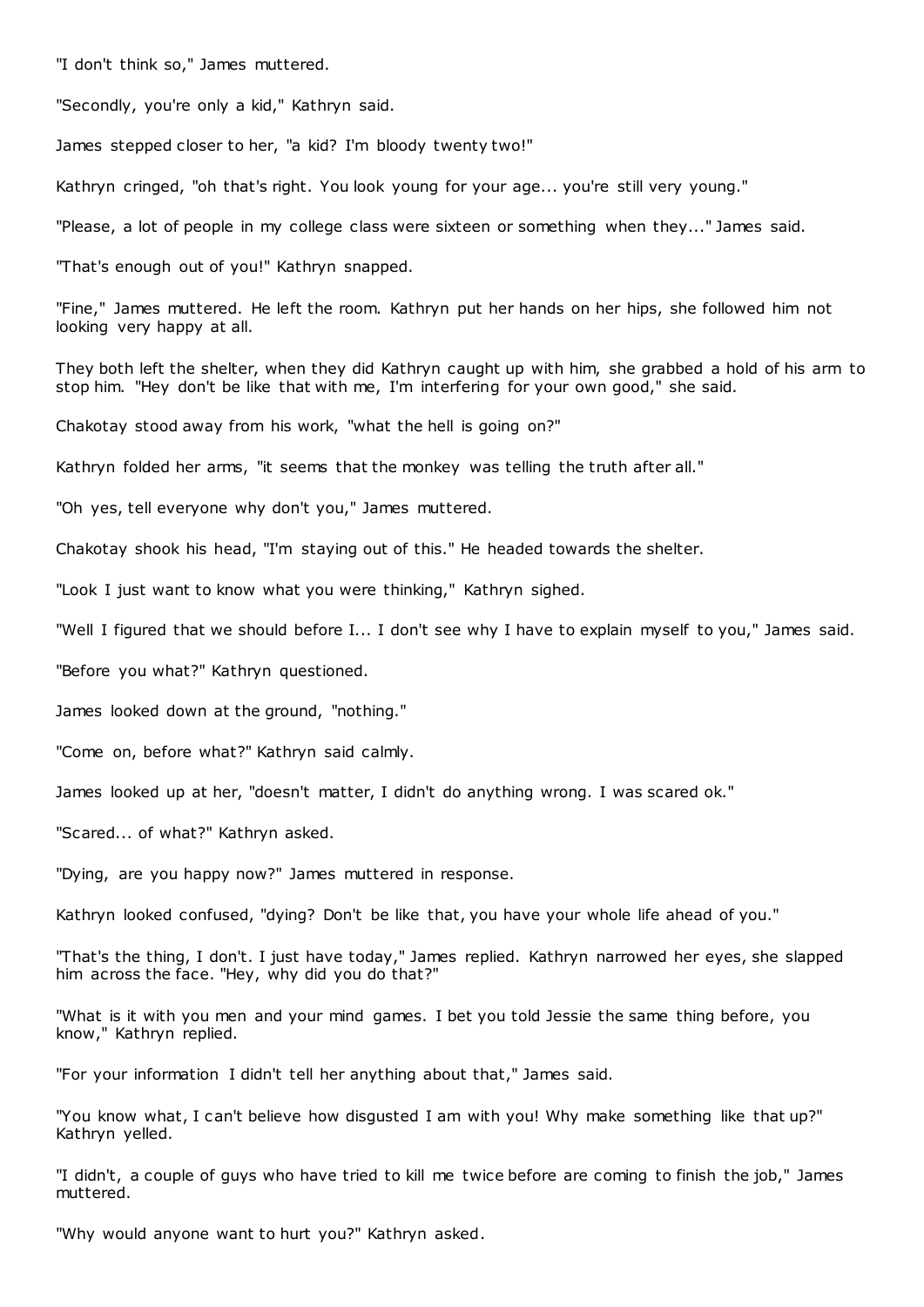"Duh... Slayer, not many bad guys like them," James replied.

Kathryn shook her head as she glanced at the ground, she looked back up at him, "why was it so important to sleep with your best friend before all of this? Did you ever stop to think about her at all?"

"I don't get it, what do you mean?" James asked.

"Well the first question was pretty obvious," Kathryn muttered in response.

"I chose not to answer that one," James said.

"If you really are going to get killed tonight then how do you think she'll feel about it. Without the incident last night she'd still feel awful," Kathryn said.

"I never really thought about that," James said quietly.

"I didn't think you did. What you did was very selfish, keep that in mind," Kathryn said. She headed towards her shelter.

Jessie walked out of the other shelter, James went straight passed her and slammed the shelter door closed behind him. Jessie headed towards the other shelter, she opened the door. Kathryn and Chakotay looked in her direction.

"What did you say to him?" Jessie asked, folding her arms.

"Oh it's not over," Chakotay muttered.

Kathryn glanced briefly at Chakotay, she sat down at the table. "Who are you talking about?"

"James of course. What did you say to him?" Jessie asked.

"That doesn't matter," Kathryn replied.

Jessie leaned on the table, "yes it does. He seemed pretty upset."

"Ok the last thing I told him was that he was pretty selfish," Kathryn said.

"What, how is he selfish?" Jessie questioned.

"Well it seems like he was the one who started it, but you'd have to talk to him to get the rest of that explanation," Kathryn replied.

Jessie stopped leaning on the desk, "I don't get it. Whatever we do has nothing to do with you. Why do you insist on trying to ruin things for us... wait..."

"I'm not trying to ruin anything," Kathryn quickly said.

"I said wait, I do get it actually. You're jealous," Jessie said.

Kathryn stood up, "jealous? Of what?"

"You're jealous cos we're happy and you're not, plus you're all alone," Jessie replied.

"I'm not jealous," Kathryn muttered.

"Ok this is getting stupid," Chakotay grumbled.

"You're damn right it is. You have no right to interfere with either of us. Since you're probably doing it so everyone can be miserable just like you, I'd say you're the selfish one," Jessie said.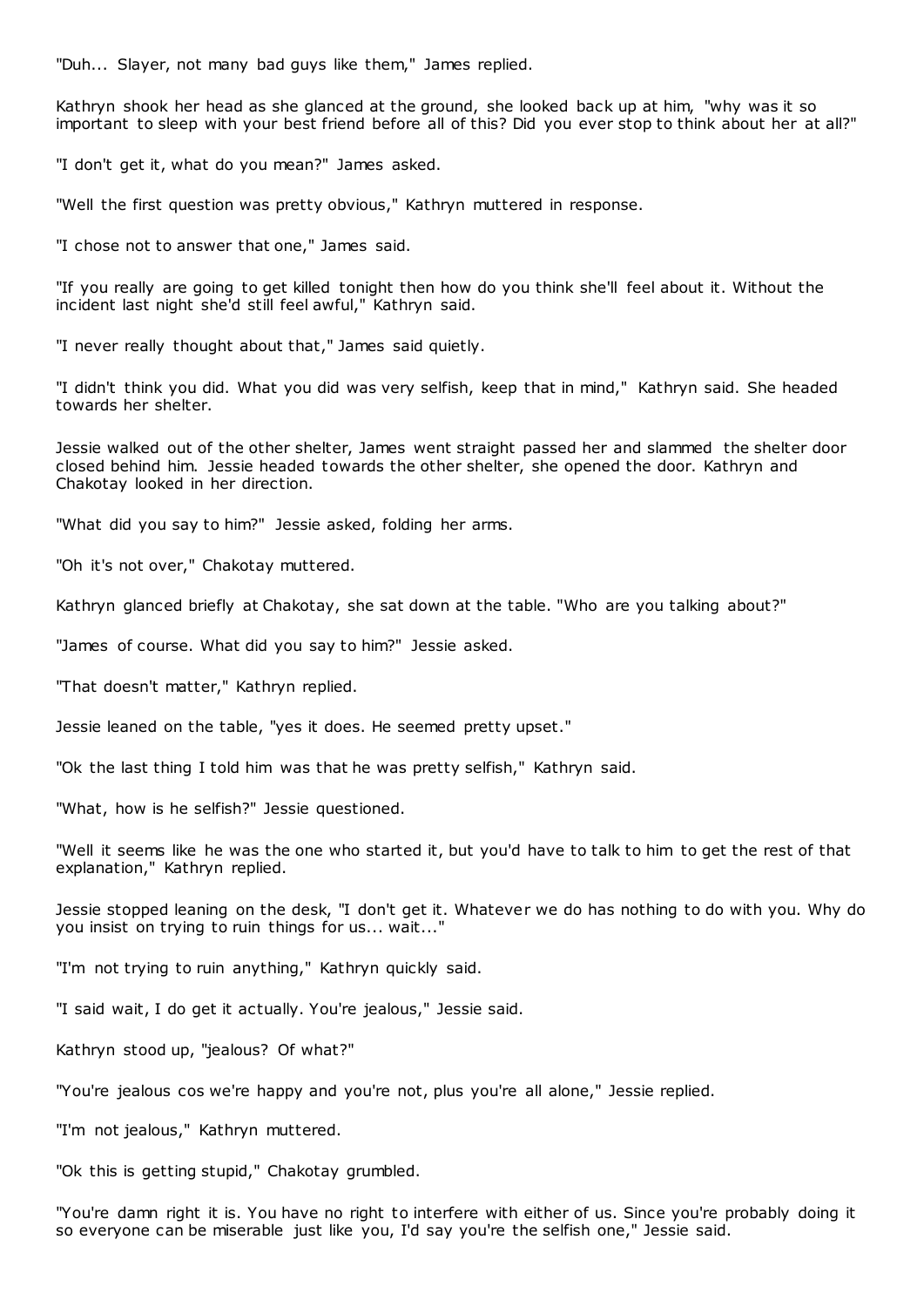Chakotay quickly stood in between the two. "Ok that's enough."

"No I haven't finished," Jessie said. Kathryn rolled her eyes. "You want to know why you're alone and miserable? The only thing you'd date is coffee, and if that was alive it wouldn't be interested in you anyway."

Kathryn gasped, "how dare you! Take that back!"

Chakotay groaned, "Jessie, I think you should go."

Jessie shook her head, she turned around and left the room.

Kathryn sighed, "for a moment when I was talking to James I felt sorry for that girl, I don't understand why now."

Chakotay raised his eyebrow, "if I understand what happened then I think she had every right to be mad at you, same with James."

Kathryn turned to face him, "oh thank you very much. Do you have any idea what I'm going through right now?"

"No I'm sorry, I don't," Chakotay replied.

"I walked in on them, it's something a mother should never see," Kathryn said.

Chakotay's eyes widened, "you don't mean you saw..."

Kathryn gasped, "no it wasn't that bad, god. They were kissing when I walked in though."

"Look Kathryn, I know it must be hard to accept but your son is a grown up, even though he doesn't act like it sometimes, but he is," Chakotay said.

"Yes but I only knew him for two years as a child, and over a year as an adult. I've missed over twenty years of his life, those years didn't fly by at the time, but when I look back at them..." Kathryn said.

"It seems that when you saw him again it had only been a few weeks. Am I getting it right?" Chakotay said questioningly.

Kathryn smiled, "yes you are."

"I'm sorry Kathryn, but try to see it through their eyes. To them you're just their ex-Captain making a huge fuss out of something that Captains don't need to get involved in," Chakotay said.

"I guess but James said he was... oh I'm sure he wasn't serious," Kathryn said.

"There's not many times when he is," Chakotay said.

Kathryn tried not to laugh, "I guess, but it was a serious conversation."

"So why do you think he was making it up?" Chakotay asked.

"Because there's no one else here to do what he said will happen to him," Kathryn replied.

Chakotay looked confused, "what did he say?"

"He said that a group of men are going to kill him, it just sounded so unbelievable," Kathryn replied.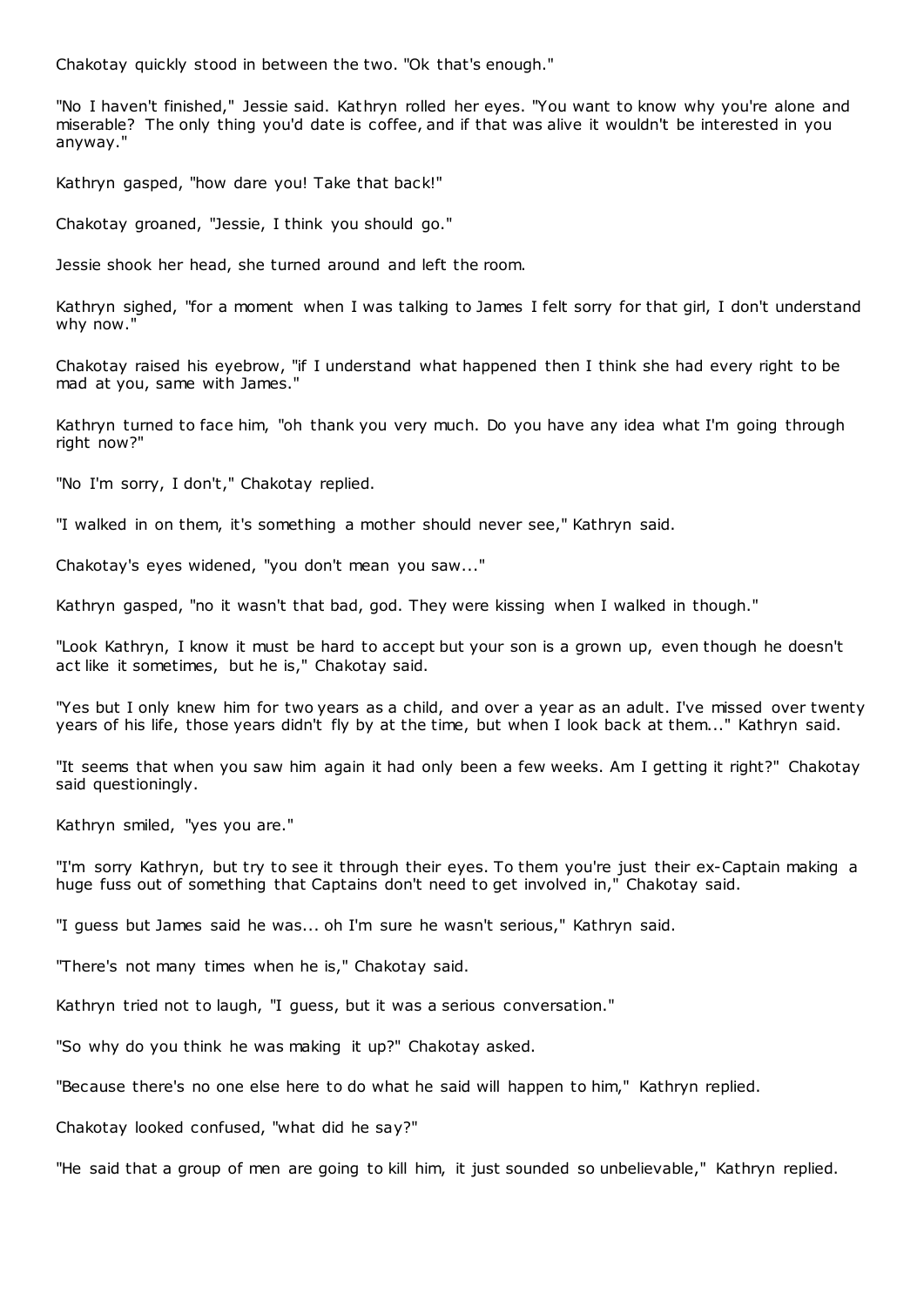"I doubt that he would have said something like that just to make him look better. Why would he lie about it?" Chakotay said. He headed over to where some tools were lying. "I'll have a scan around, just in case."

Kathryn nodded, "I'll go too."

"I thought you didn't believe it," Chakotay said.

"Like you said, he wouldn't have just made it up to make him look better. To me it makes him seem worse," Kathryn said.

"How so?" Chakotay asked.

Kathryn groaned, "do you men not understand feelings or something? If I was in a relationship that has just gotten as serious as that, and the guy was killed, I'd be pretty upset."

"Oh... oh I get it," Chakotay said.

"He said it himself, he never thought about how she'd feel about it," Kathryn said.

"Come on, let's just do some scanning," Chakotay said. He headed towards the door. Kathryn sighed, she followed him.

#### **Meanwhile, James/Ian/Jessie's shelter:**

Jessie closed the main door behind her, she found James sitting at the table. Jessie sat opposite him, "hey... whatever she said, it's not true."

James sighed, "yes it is."

Jessie pulled the chair closer to him, "what exactly did she say?"

"She said I'm selfish, and she's definitely right," James replied.

"Ok now you're worrying me, why do you think you're selfish?" Jessie asked.

James stood up, "I just am ok, there's no point in explaining it."

"I don't understand, we both wanted it to happen. It wasn't just your decision only," Jessie said.

"You're close, but not close enough," James muttered.

Jessie pulled herself out of the chair, she placed her hand on his arm, "ok then, if I'm right about my second guess then you've got it wrong, I would be the selfish one there."

"Now you've just gotten me confused," James said.

Jessie glanced around like she was expecting somebody else to be there, "trying not to sound crude here but I barely did anything, get my meaning?"

"I think I do, but it's not that," James replied.

"It's got to be that, I mean I can't think of anything else. You could have easily gotten confused about it," Jessie said.

"What if it was that?" James asked.

"Well you don't have to worry about it, you're not the one who's selfish," Jessie replied. "I mean you shouldn't be ashamed or anything, you were pretty amazing."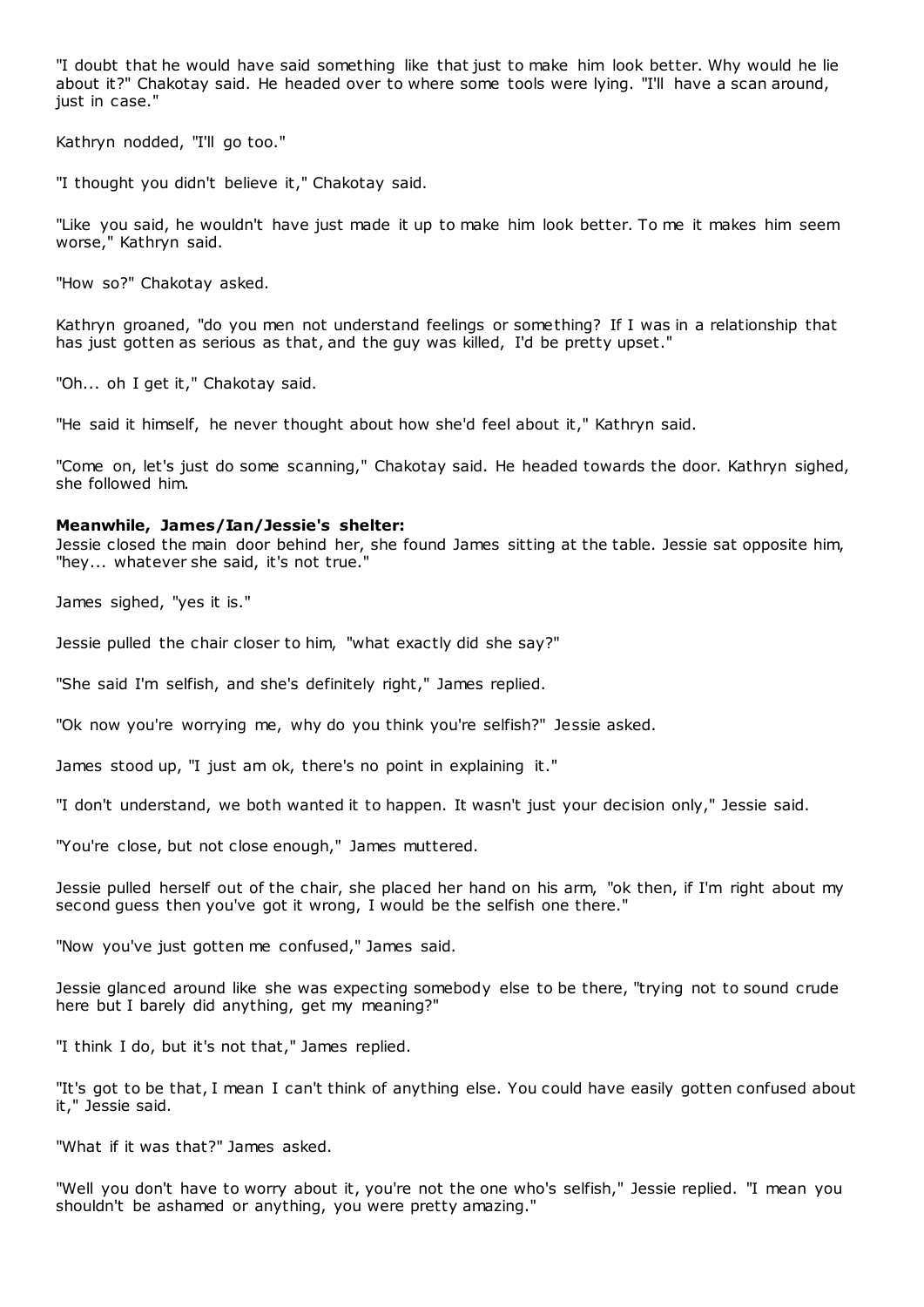"Jess... you've already said part of that before, remember?" James muttered.

"Yeah well my point is, I didn't really do anything for you," Jessie said.

"Look Jess, you didn't have to. You were with me, and that's all I needed from you," James said.

Jessie glanced at the room blushing slightly, "I'm going to go for a walk, pretty cold so I need a coat." She headed for her room.

"I'm sorry that came out all wrong," James said.

"No no, it made sense in a way, I guess we're both even then. I just need to walk ok, I don't think my legs are working properly, so I'd better walk," Jessie stuttered before disappearing into the room.

James sat back down at the table, "ok."

Jessie came back out wearing a black jacket, "going now. See you later." She quickly left the shelter, passing Ian as she did.

"Ok, what's eating her?" Ian questioned.

James glanced behind him with wide eyes, "what's whating her?"

Ian raised his eyebrow, "eating her, yeesh. Wait, where have you been? I've been looking everywhere."

"Walking, I do that every morning," James replied.

Ian shrugged his shoulders, he sat down on the chair next to James, "that's what Chakotay said. I was just worried that's all."

"You want your present, don't you?" James said questioningly.

Ian grinned cheekily, "ok you got me."

James climbed out of the chair, "what's wrong, has no one else given you one?" He opened one of the small drawers nearby one of the beds.

"No, but I wasn't expecting anything from Lisa, and I wasn't expecting Janeway and Chakotay to even know about it," Ian replied.

James handed Ian his present, he sat back down in his chair. "Sorry it's not much, with just replicators around and no shops, it's kinda hard to pick something."

Ian placed the present on the table, "I'll wait until Jessie comes back, it could be like Christmas morning with just the three of us."

"Except you'd be the only one opening presents," James said.

"It would make a change from your usual morning tree wrestling," Ian said.

James glanced at him again, eyes wide again, "what wrestling?"

Ian stared blankly at him, "what's wrong with you? I only said it would make a change from your usual tree wrestling in the morning."

James calmed down, "oh good, I think I've finally lost it."

"Oh good for you, how was it?" Ian teased.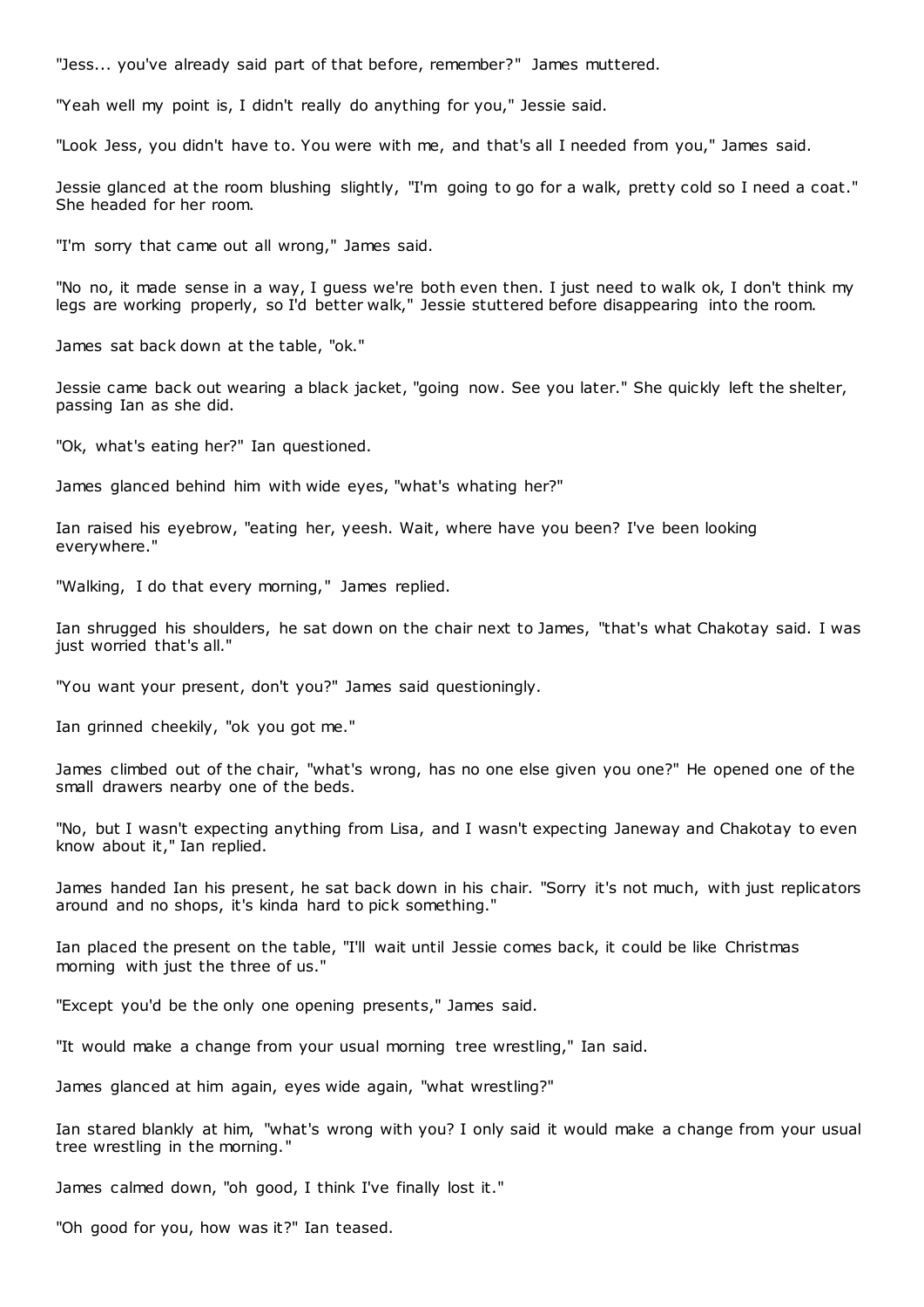James stared at him again with wide eyes, "what, no no I meant I've probably lost my mind."

Ian burst out laughing, "oh I miss winding you up, we should do it more often."

James groaned, "you miss it? You do it all the time."

"I know, but it's still been a while," Ian sniggered.

James stood up, "that's it, I'm going out."

Ian's face dropped, "what... no, no I'm sorry. It's my birthday, I don't like being alone."

"It's ok, I was going to go anyway. I know how to solve something now," James said.

Ian looked confused, "solve what?"

"Nothing you would care about, I just want to prove Janeway wrong," James replied. He walked over to his bed, knelt down and pulled out a large bag from underneath it.

"Oh I heard her voice being raised, plus yours, makes sense now," Ian said. He stood up, "geez, does that woman ever leave you alone?"

"Obviously not," James replied. He glanced around the room, "um have you seen my black jacket?"

"Actually I have, I just don't know where and when. You know when you lose something and you think 'oh I saw it on the table' but then it's not," Ian replied.

James groaned, "oh Jessie took it, it's ok I remember."

"No, that's not where I remembered it being at," Ian muttered.

"Doesn't matter, I'll just wear this one," James said as he picked up a different jacket.

Ian glanced down at James' bed briefly, "hang on, did you even sleep last night? Your bed's untouched."

"Don't be stupid, I did use it. I went to bed late, you probably didn't hear me come back in," James replied.

Ian smiled, "if that's the case then you'd know I didn't even sleep here."

"Um if that's the case, where were you?" James asked.

Ian blushed, "nowhere, um we'd better stop this or we'll be here all day."

"Yeah good, I have better things to do," James muttered. He headed for the main door.

Ian sulked, "damn, this birthday sucks." He quickly followed James out of the door.

#### **A little while later:**

Kathryn and Chakotay came back into the shelter. "Well that was a waste of time," Chakotay muttered.

"Yeah, no lifesigns in the entire area except for monkeys," Kathryn said.

"Why do I get the feeling that James just told you that story to throw you off a different one. I mean you must have asked the 'what were you thinking' question, and well I doubt he'd tell you," Chakotay said.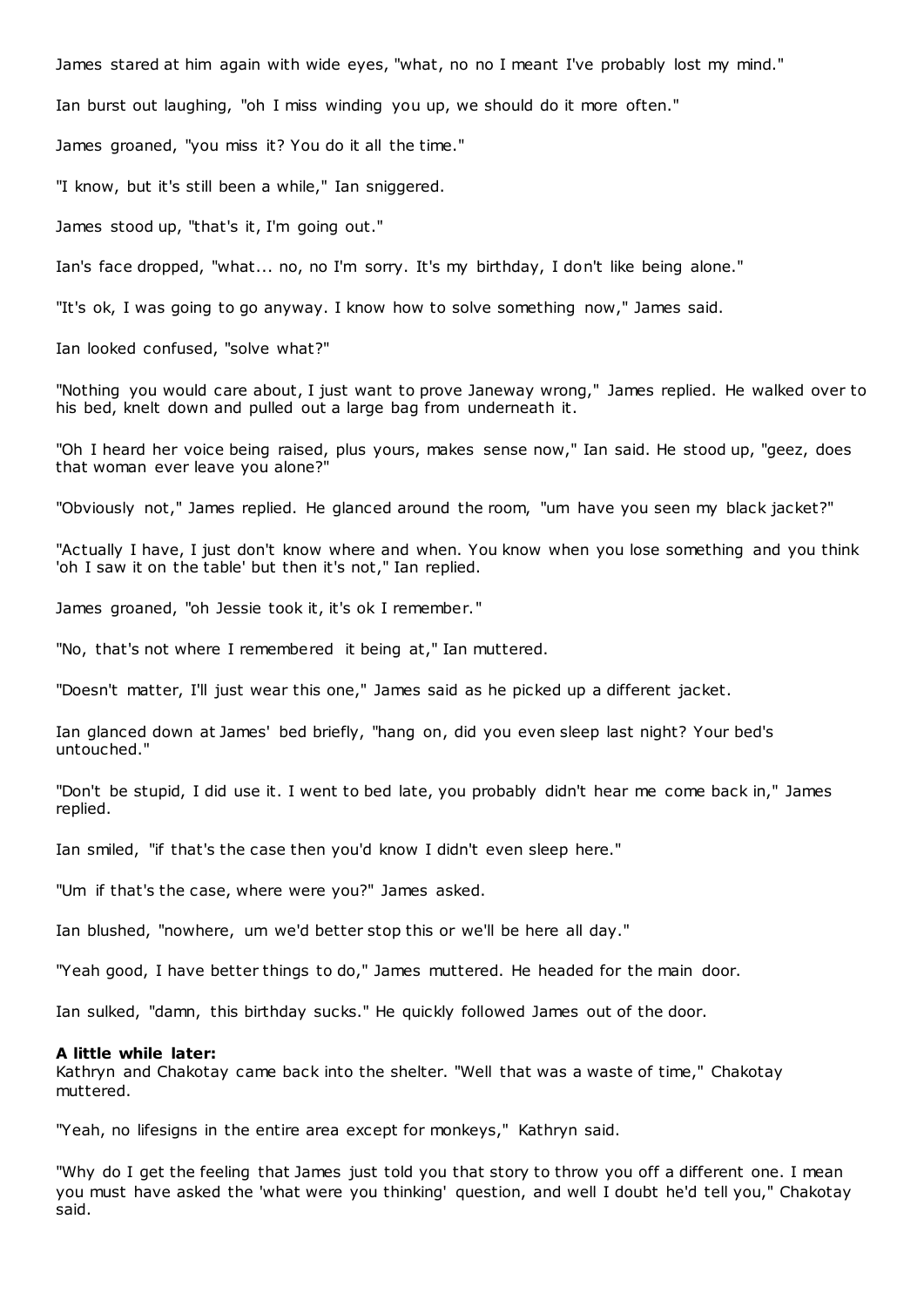Kathryn sighed as she sat in one of the chairs, "I guess you're right."

#### **Meanwhile:**

James came into the clearing with the lake, something rustled in the bushes behind him. He pulled out his knife before turning around to find Ian following him. Ian quickly put his hands into the air, "I surrender."

James groaned as he lowered the knife, "Ian, why are you following me?"

"I told you, it's my birthday and I want to hang with my friends. Is that too much to ask?" Ian replied.

"I guess not, but I just want some time alone for a while," James said.

"You've already had that today, right?" Ian questioned.

"Not since Janeway decided to slag me off, no," James replied.

"Oh I see, what was that all about anyway?" Ian asked.

"Nothing you'd be interested in," James replied. He turned around, the two started walking along the lake.

"You'd only say that if I would be interested, and you don't want me to know," Ian said.

James glanced up at him, "so you're actually going to follow me?"

"Yeah, we don't hang out much anymore," Ian replied.

"Fine, but you can only tag along for so long, then you'll have to go," James said.

"Why, where are you going?" Ian asked.

James stopped in his tracks, Ian stopped to face him. "Ian, why must you ask questions all the time?"

"Because I don't know what's going on," Ian replied.

"Ok fine. There's a good chance that I'll die tonight, and you're spoiling my chances," James said.

"Ok, even more confused than before. What makes you think you're going to die?" Ian questioned.

"Because the only two times these guys tried, they only sent their goons to do it and they were very close," James replied. He pushed passed Ian, "I can't fight them in the way I am now, I need to be prepared."

Ian turned around, he started to follow him, "how are you going to prepare exactly?"

"By killing the messenger," James muttered in response.

Ian picked up his pace, "but there's no one else here."

James stopped again, "there is, you just can't scan them."

"Wait a minute, does Jessie know anything about this?" Ian asked.

"No, she doesn't have to know either," James replied.

Ian gasped, "oh my... I just worked it out."

James turned around looking confused, "worked what out?"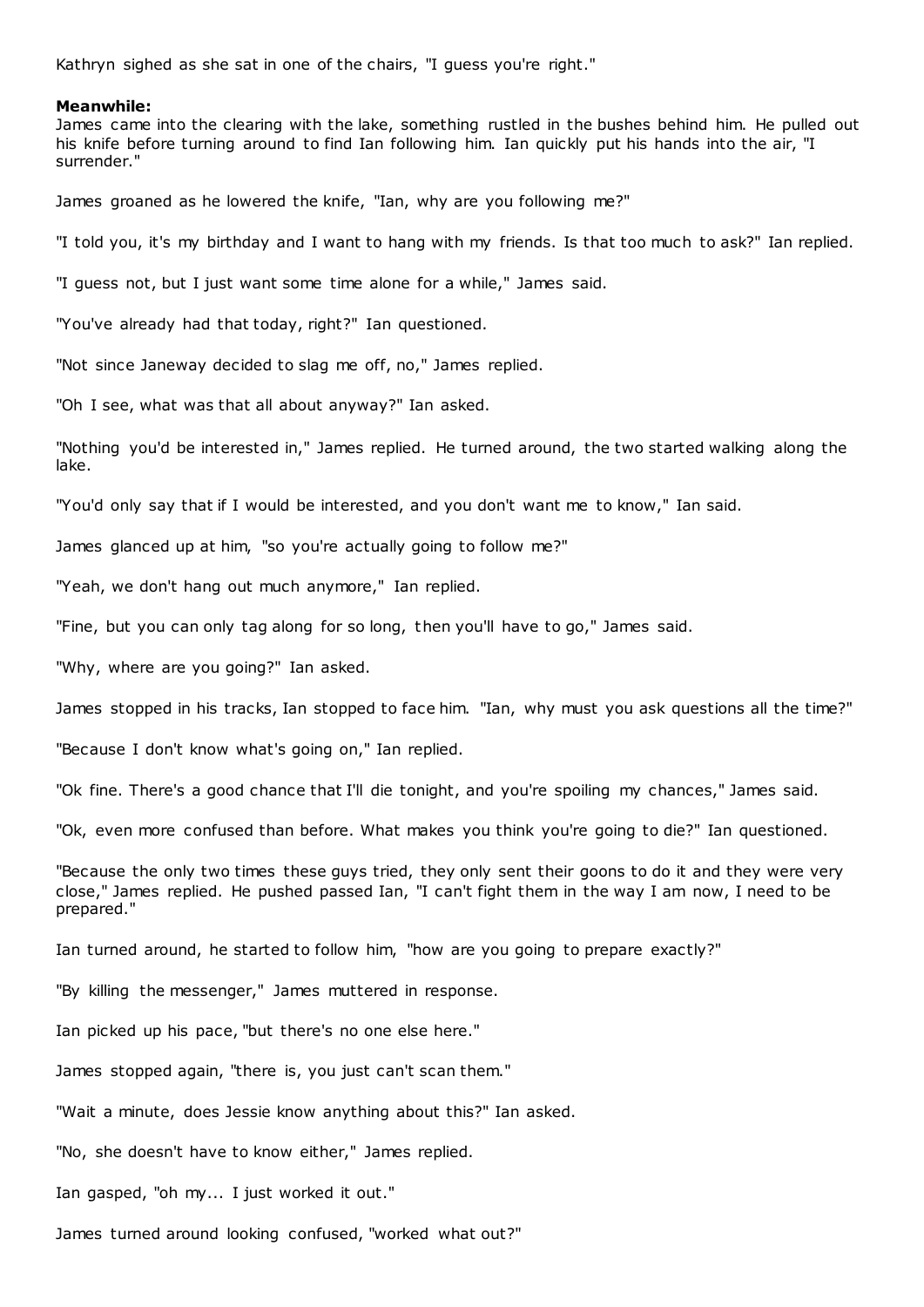"That jacket of yours... it was in Jessie's room and now she's wearing it," Ian replied as he glanced at the ground.

James stared blankly at him, "ookay, I think we're off that subject now."

"When I went into her room this morning the jacket was on the ground near the door, she was definitely hiding something. Later she was pretty nervous about something, and you... you kept staring at me like I was saying something dirty about you..." Ian said.

James tried his best not to look nervous, "what you getting at Ian?"

Ian ignored him, "that monkey keeps telling everyone when kissing's going on, and when I was in Lisa's room eavesdropping on Chakotay and Janeway, I heard it, Janeway talked to it. There was arguing which was all muffled." Ian looked up at James, "you were missing from your so called walk later than usual according to Chakotay. Plus I'm pretty sure when I walked into Jessie's room, she was not wearing anything with sleeves or straps, infact it looked like she was wearing nothing under that cover."

"That's nice Ian, I've got to go and... um kill something," James stuttered, he quickly turned around again and continued walking.

Ian gasped and pointed at him, "you had sex with Jessie last night, didn't you?"

James turned around, "do you want everyone in the forest to hear you?"

"You're not arguing against me, you did, didn't you?" Ian said.

"Yeah I did, just because I did..." James muttered.

"I won't tell Lisa and Chakotay, geez. I'd rather not work for an entire day," Ian said.

"No, I was going to say just because I did, doesn't mean you should hate me, or treat me differently," James said.

Ian folded his arms, "and why would I do either of those things? Cos you're going to get murdered, so you say? It couldn't have been the only reason you guys did it."

"It's not as bad as that, really," James said. "Who am I kidding, yes it is that bad. I'm a terrible person."

"Not really, she agreed to it and... oh yeah she doesn't know," Ian said.

"Exactly, there's no point in hanging around with someone as sick as me. See you later," James said. He walked out of Ian's sight.

Ian shook his head, "it's not sick, it's just not fair." He turned around and headed back the way he came.

## **Not long later, the cave opening:**

A voice echoed through the cave, "hey, what are you doing he..." All that was heard from the outside of the cave was crash sounds, basically a lot of commotion was heard. A guy appeared near the opening, he turned to dust. A knife dropped down onto the ground. James came near the opening of the cave, he knelt down to pick up the knife, another guy came up behind him.

"Now that's not nice. I didn't trespass in your home," Frenit said.

James stood up, he turned around to face him. "I know, but what are you going to do?"

"Now here's a question I shouldn't ask. Why aren't you back in your safe little home, safe and sound in the arms of your lovely girlfriend?" Frenit said questioningly.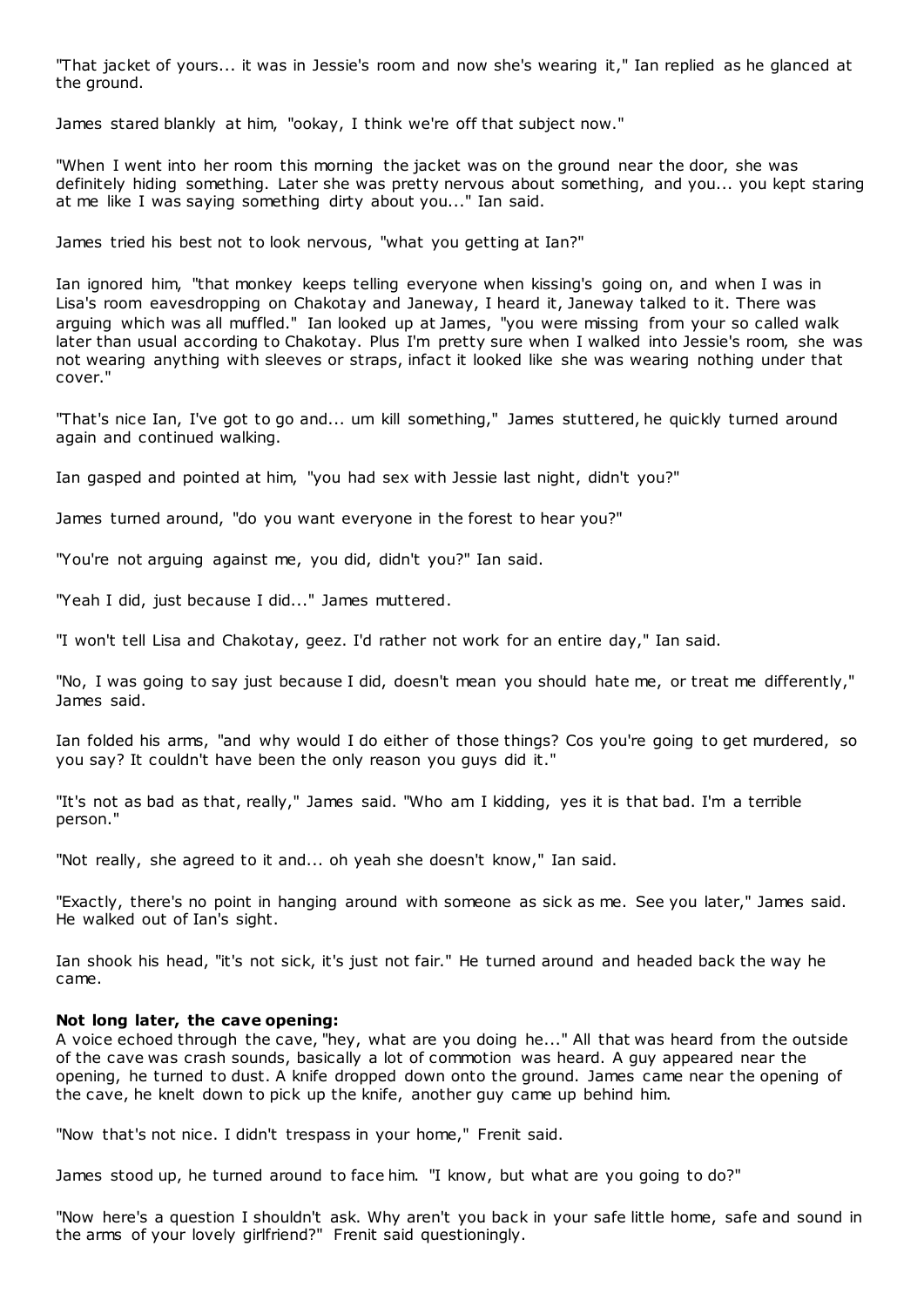"What makes you think I have one?" James asked.

"Just cos I'm a vampire doesn't mean I can't get out and about during the day, blankets can be quite useful," Frenit replied.

"You haven't..." James said.

"No no, I haven't went near her, not exactly. I went to your camp area to see if you'd gone into hiding yet, but no you were still hanging around," Frenit said. He stepped closer to James, "I didn't know you Slayers were allowed to, how can I put it, sleep with people."

"What makes you think I did anything like that?" James stuttered.

Frenit softened his voice, "oh you're so amazing, I didn't really do something for you." He cleared his throat, "you being with me was all I needed." He smiled, "nice work buddy."

James glared at him, "I came here to kill you, but now I really want to hurt you."

"I'd love to see you try little boy," Frenit said.

James stepped closer to him, he tried to hit Frenit but he grabbed his arm. Frenit punched him hard in the face, knocking him onto the ground. James pulled himself half up, he placed his left hand on his lip, which was bleeding.

"Aaaw, little boy got a boo boo. I'm sure your girlfriend will kiss it all better," Frenit said.

James pulled himself up the rest of the way, "that's the last time you're going to call me that." He tried to hit him, again Frenit caught his arm in time.

"Ah ah ah," Frenit muttered. James used his other hand to punch him in the face, this time Frenit fell to the ground. "Hey, that's cheating."

James raised his knife, "so's this." He threw the knife at Frenit, he quickly moved but it plunged into his side.

Frenit looked at the knife, "oh so glad red goes with black." James went over to him, he kicked him in the head. Frenit grabbed his leg, he stumbled into the cave wall. Frenit jumped to his feet despite the knife wound. He pulled the knife out of himself, and quickly placed it against James' face. "So where do you want it boy? Face, neck or the more slower and painful death, just in the stomach?"

"How about your head, that sounds good," James replied.

Frenit pretended to think about it, "no that wouldn't look really good for my face, I'll work on your face though." He punched James one last time before literally throwing him out of the cave. He went as close as he could to the entrance, "next time you decide to visit, there won't be anything left for the Masters." He walked out of sight.

#### **James/Ian/Jessie's shelter:**

Jessie and Ian were sitting at the table, Ian kept glancing at her. "Will you please stop doing that," Jessie grumbled.

"Oops sorry," Ian said.

"If you want your present then why didn't you say so," Jessie said.

"Actually I wasn't doing that because of that..." Ian said.

Jessie stood up, "it's ok I just forgot, I'll get it." She went into her bedroom.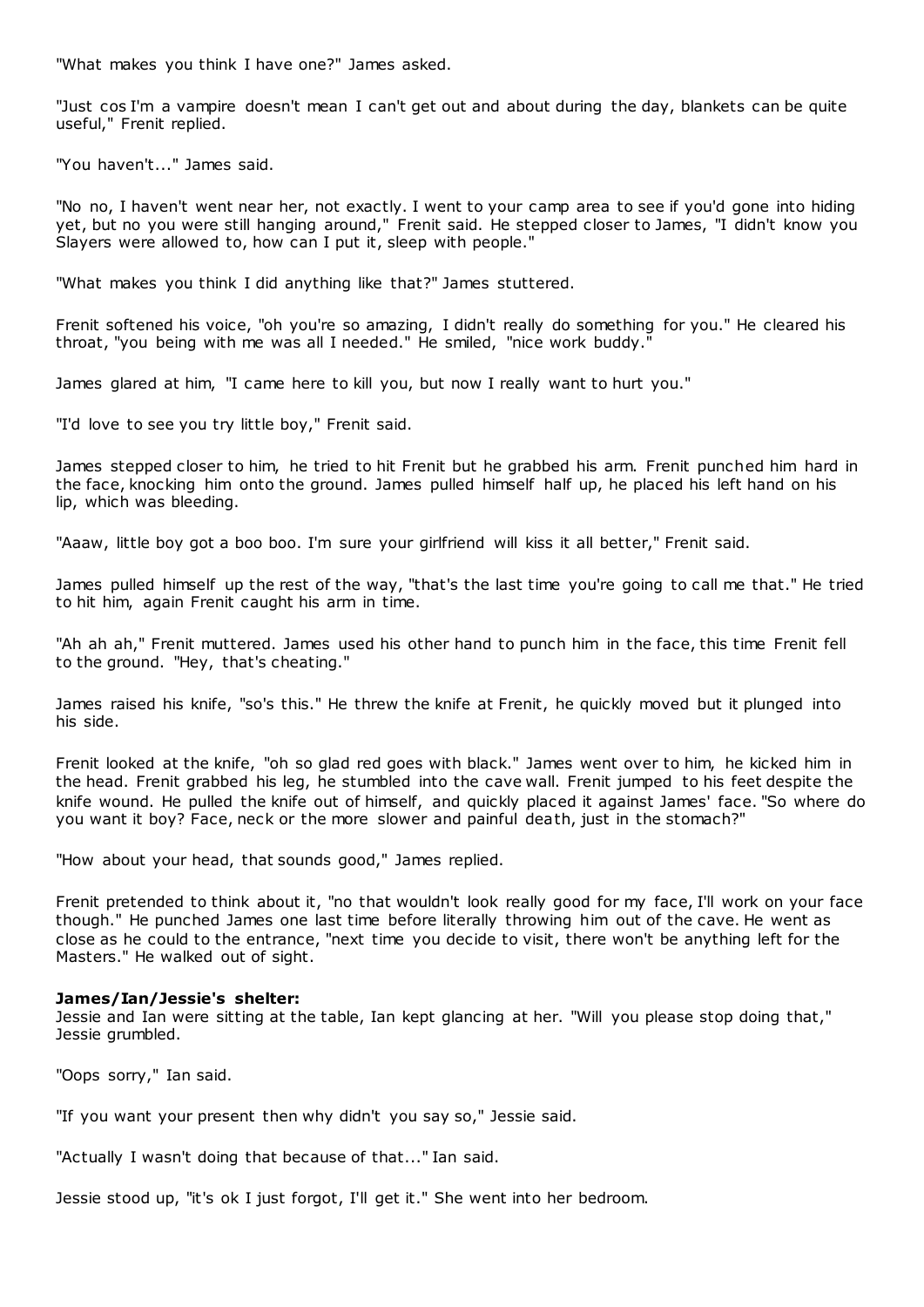The main door opened, James walked in. Ian glanced in his direction, he quickly stood up, "ok what the hell happened to you?"

"I told you I was going to kill something, and I did ok," James replied.

"Yeah but whatever you killed seem to fight back a little too well. Your eye's a bit bruised, plus your lip," Ian said.

James sat down, "it's ok, the ones I killed didn't do this."

"I hope you killed something evil, I'm getting quite worried about this whole thing," Ian said.

"Yeah they're evil, if I explained you'd think I was even more crazy than I actually am," James said.

"You're already playing on that tune mate," Ian muttered.

Jessie walked back into the room, she quickly handed a present to Ian. "James, what happened to you?" she asked as she knelt down in front of him.

"Yes James, why don't you tell her," Ian replied.

James shook his head, "I got in a fight."

Jessie glanced up at Ian, "hey don't look at me, I didn't hurt him."

"Was it Janeway?" Jessie asked carefully.

James tried not to laugh, "yeah right."

"I wouldn't laugh, she's suppose to be a toughie," Ian said.

"It can't be Chakotay. Last time he hit you there wasn't really anything on your face to prove it," Jessie said.

Ian headed over to one of the cupboards, "doesn't really matter in the end, we'd better get you treated."

"No, I don't want to be treated," James said.

"And why not?" Jessie asked.

"Cos I don't care, it doesn't really bother me," James replied.

Ian walked back over to James and Jessie, "I doubt that, I mean I've seen people hit you before, and really hard too, and it didn't damage your face this badly. It must have been one hell of a punch, in other words a very painful one."

"No it's good, I really deserve it so it feels kind of good," James said.

Jessie stood up, "I don't understand this. Not one of us five hit you, whoever did hit you hard, but you think you deserve to be like this."

"That's right," James muttered.

Ian folded his arms, "I wouldn't go there Jessie."

James stood up, "is it getting dark already?"

Ian and Jessie glanced behind them to look out the window. "Seems like it, why?" Ian questioned.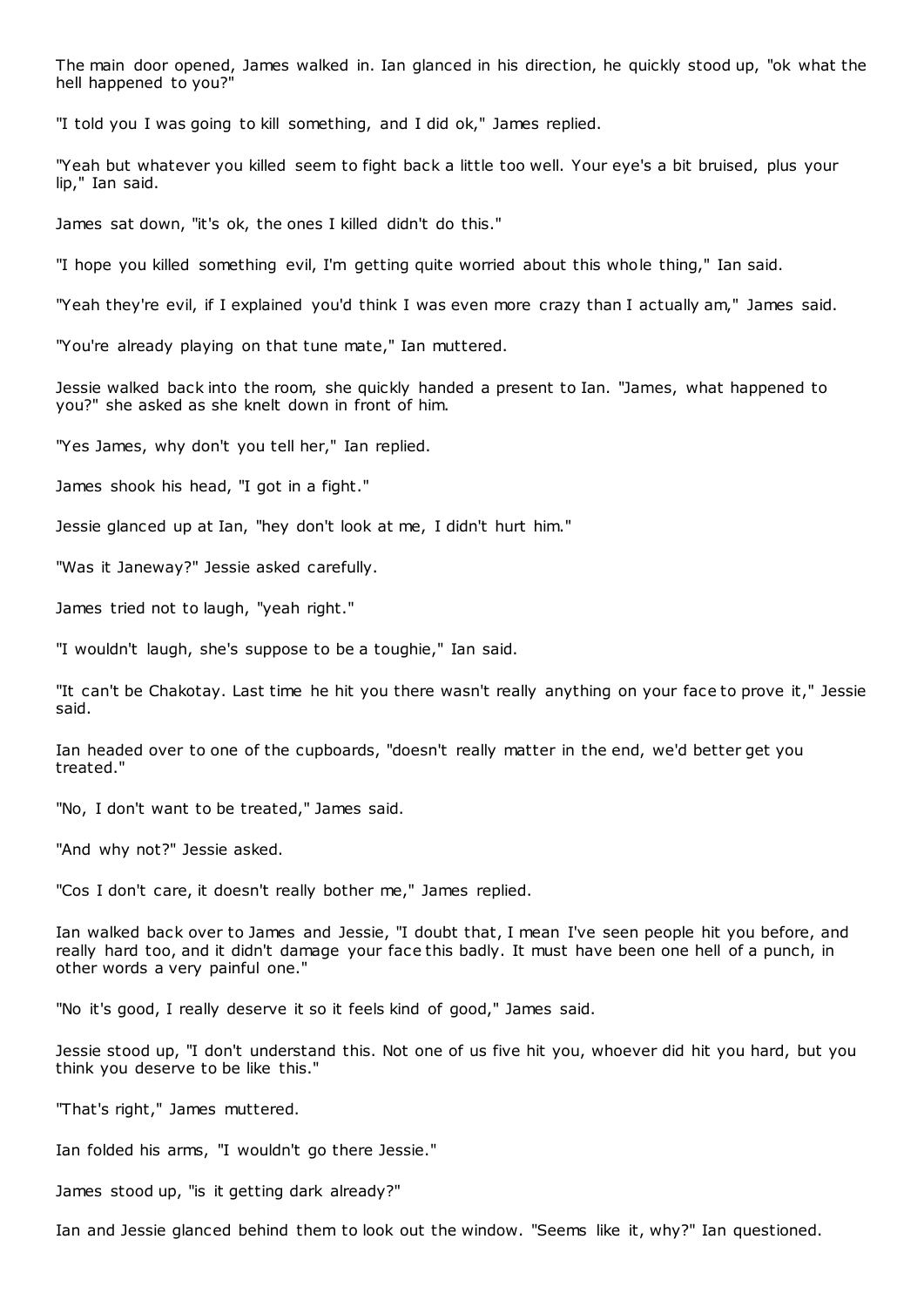"This planet's really screwed up," James muttered.

"That's exactly what I said," Ian said.

"Maybe another storm is coming," Jessie said.

"No I doubt that, the winters come quickly here supposedly and since we're really close to their north equator, we get very short days," Ian said.

"Explains why the sun set at three pm yesterday," Jessie muttered.

"Yeah but there's one heck of a difference between today and yesterday's sunsets," Ian said, he noticed James looking through his bag again. "What are you doing?"

"I've got to go back out," James replied.

He headed for the door but Jessie grabbed his arm to stop him. "And why would I let you do that after this?"

"Jess I have to," James replied. He easily pulled his arm out of her grip, then he walked out of the shelter.

Jessie turned around to face Ian, "I just don't get it." She stepped closer to Ian, "you know something about this don't you?"

"A little, in a way I'm just as clueless as you," Ian replied.

"Care to enlighten me then?" Jessie said.

Ian sighed, "he said some guys are coming to kill him tonight, he must have meant at sunset."

"Why didn't either of you tell me earlier about this?" Jessie asked.

"Well I didn't think he'd hide it from you for this long. He seems to think that all he did was use you, if you get what I mean. Hence the 'I don't care that I'm hurt' mood," Ian replied.

Jessie's eyes widened, "used me... what, how did you know about that?"

"I kinda figured it out, but that's not the main problem here," Ian replied nervously.

"He's not going to die while I'm around, don't worry about that," Jessie muttered. She went over to James' bag, she started to look through it.

"What does he keep in there?" Ian asked.

Jessie pulled out a knife, "obviously weapons."

"Look Jess, he seems convinced that these guys will tear him apart, not literally, and he's a Slayer, whatever those are. What makes you think you can do anything to help?" Ian questioned.

Jessie stood back up, "I am only thinking that my best friend's in trouble, and I have to help him. An extra pair of hands may make a difference."

"What about three pairs then?" Ian said.

"No, you stay here just in case we need treating quickly," Jessie said.

"Ok, you got it," Ian said.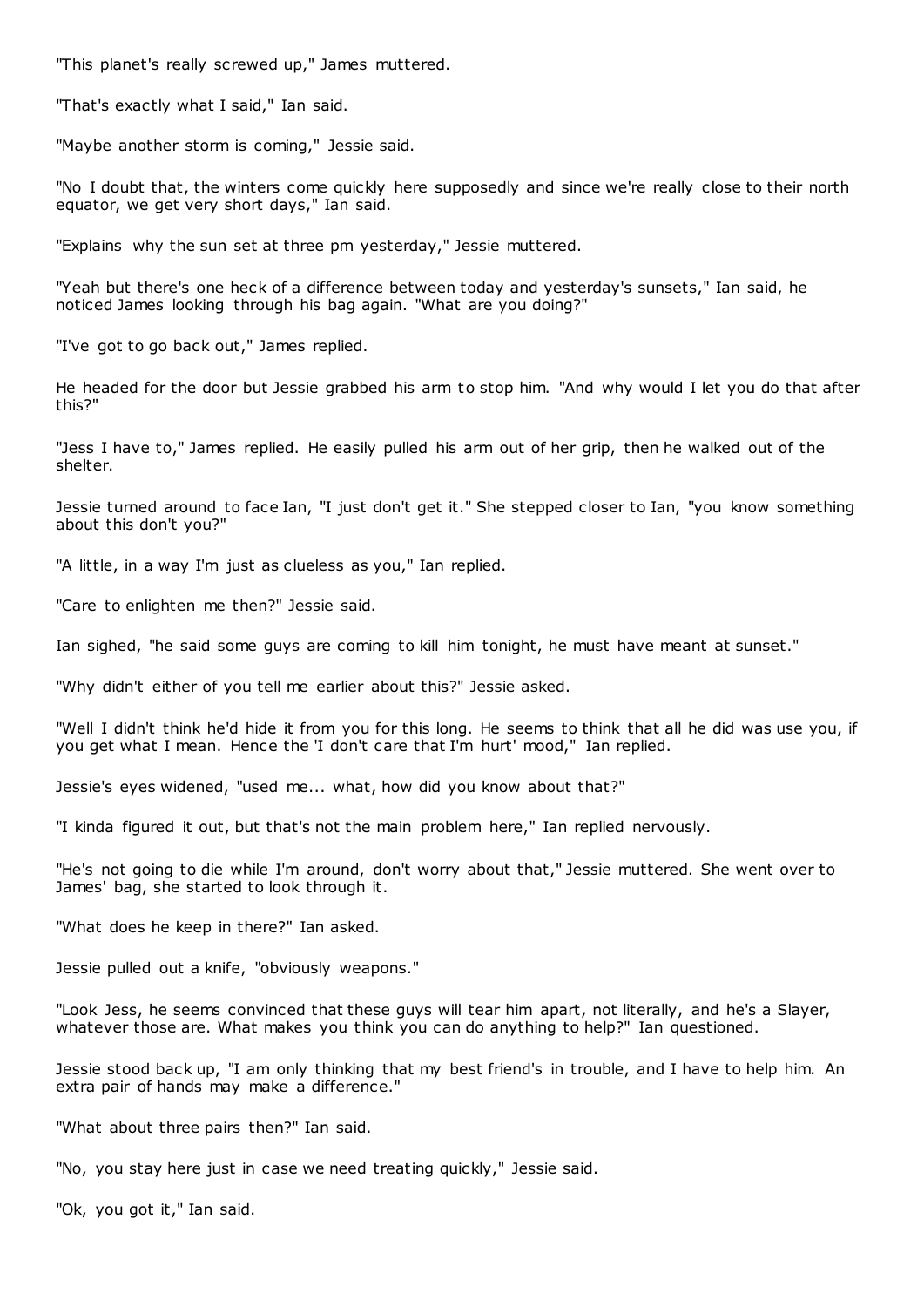#### **A little while later:**

James arrived back at the lake just as the sun finished setting. Not long later Frenit and several other guys emerged from the trees.

"Oh please, don't tell me that you're the Masters," James muttered.

Frenit put his left hand in the air, he and the others stopped. "Of course not, they're just running a bit late."

"They weren't coming today anyway," one of the guys laughed.

Frenit smacked him across the head, "damn minions."

"Why do I get the feeling there are no Masters?" James said.

"Oh no, there are. I just get a lot of respect and stuff whenever I kill Slayers," Frenit said.

#### **Meanwhile:**

Jessie made her way through some of the trees, looking a little bit lost. "Stupid sunsets, should have brought a torch."

Three familiar dark figures suddenly appeared in front of her, she stopped quickly to avoid crashing into them.

"Oh my god..." Jessie stuttered.

The three figures glanced at each other smiled evily. "This one looks familiar," the second one said.

"Yeah, what should we do with her boss?" the third one said questioningly.

The first one stepped in front of the other two, "oh I don't know, kill her maybe?"

The two figures stepped forward, they both grabbed Jessie by the arms.

"Listen, I don't want to have to hurt you," Jessie stuttered. She kicked one in the leg, "ok that was a lie."

The first one pouted, "hey, she kicked me."

The second one pulled a face, "hey, she kicked me. What a wuss."

"I'm not a wuss, she's hit me before," the first one muttered.

"Let me go, or I'll do something to you," Jessie grumbled.

The leader stepped closer, he placed a hand on her forehead.

"What are you doing?" the second one asked.

"That's what I'd like to know," Jessie muttered.

The leader removed his hand, "hmm you're definitely one of a kind aren't you? You must be tough."

"What do you mean by one of a kind? What did you just do?" Jessie asked.

"You're a Slayer's hussy. I'm surprised that you're still alive, all of them do tend to use violence for every situation," the leader sniggered. The other two tried not to laugh.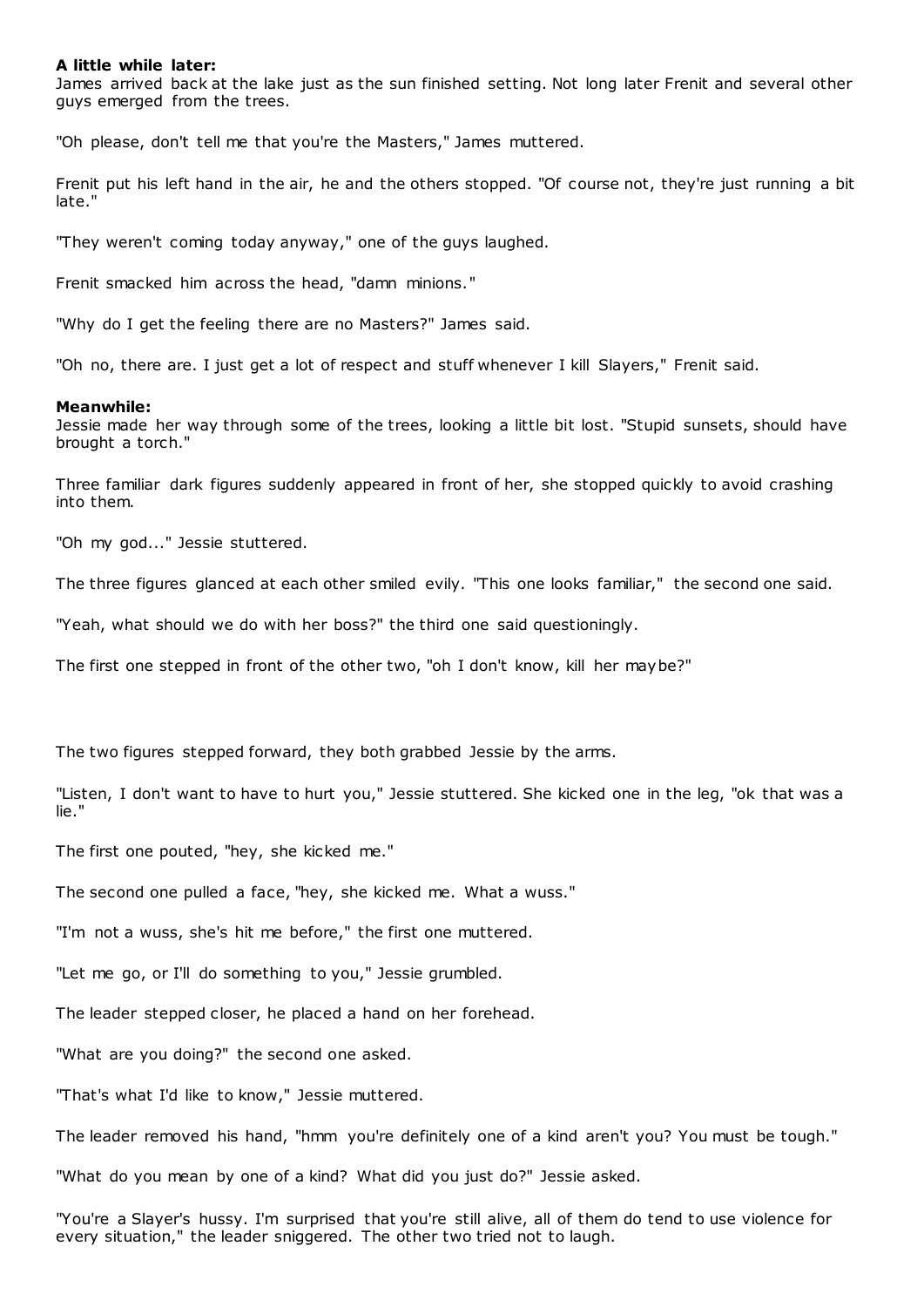"How... what did you do?" Jessie asked.

The leader ignored her, "so what do you think boys?"

"We've never had this before, we can't just let the opportunity pass us by," the first one replied.

Jessie stood on the first one's toe, he tried to hold back a scream. "What are you going to do?"

"Oh nothing, you'll just prove valuable to our Masters. I'm sure they'll use you to, oh I don't know, help crush that boyfriend of yours to a bloody pulp," the leader replied.

"Oh well, in that case..." Jessie said. She easily pulled herself out of the guy's grips, and pushed them into each other. They fell to the ground looking pretty dazed. "I've got to go."

The leader grabbed her as she tried to get away, "I don't think so sweetheart."

Jessie kneed him in a sensitive area, he loosened his grip on her as a result. She then ran off.

#### **Meanwhile:**

Frenit paced backwards and forwards, while keeping an eye on the fight going on nearby. One vampire lunged for James, he knocked him away with his arm. Another one that was lying on the ground, jumped to his feet but he was immediately staked. James quickly did the same to the other one, he turned to dust.

Frenit finally stopped pacing, he walked towards James, "I'd say that was impressive but those lot were just young and stupid anyway."

"You talk too much Frenit," James muttered.

"Yes I do, oh well," Frenit said, shrugging his shoulders. He punched James in the face, knocking him to the ground. Frenit pulled out a knife.

James pulled himself up, "that's mine."

Frenit smiled, "yeah well you know the old saying, finders keepers, losers die." He grabbed a hold of James' arm, and twisted it behind his back. Using his available hand, he threw the knife into the lake. "Aaaw, look what I did. Looks like you're going to have to swim out and get it."

"Do you actually realise that you're saying these words?" James said.

Frenit frowned, he pushed James into the shallow part of the lake. "That actually hurt," he muttered as he made his way over to James.

James got onto his feet, the two exchanged a few punches. Frenit kicked him in the leg, making him fall into the water. Frenit leaned down, grabbed a hold of James by his hair, and pushed his head under the water.

"Come on Slayer, I've eaten monkeys that were tougher than you," Frenit sneered. He quickly backed off, he found a knife in his leg.

James came out of the water, "what did I tell you about the monkeys." He smacked him across the face, as he stumbled over James pulled the knife out of his leg. He threw the knife back at Frenit, but he quickly back flipped to avoid it. Of course being in water made him stumbled slightly when he landed.

"Damn water... don't you dare laugh," Frenit grumbled.

Jessie ran into the clearing, James and Frenit both spotted her at the same time. "Jess, what are you doing here!?" James yelled.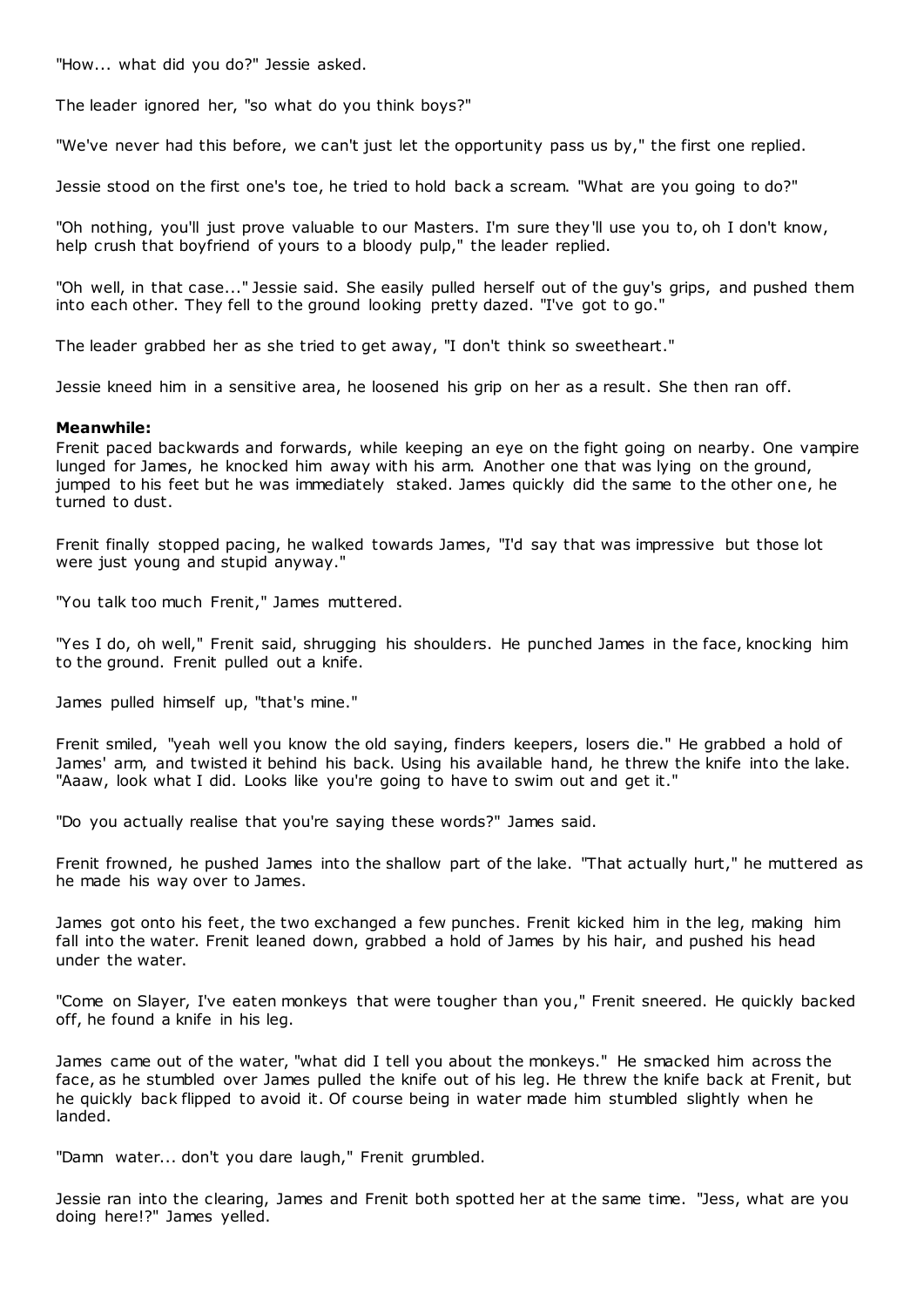"I thought you'd need a hand!" Jessie yelled back.

Frenit grabbed a hold of her, "aaw, you're so sweet." He pulled her in front of him.

Jessie just rolled her eyes, "I didn't mean that I'd give you a hand."

James slowly made his way towards them, "you'd better let her go..."

"Or what, you'll stab me again? You can't do that cos your hussy's kind of in the way," Frenit said.

Jessie groaned, "does everybody on this planet know?"

"I don't think Lisa does," James muttered in response.

"Great," Jessie groaned.

"Excuse me, that is not your biggest problem," Frenit said angrily.

"Oh yeah, I'm sorry," James said. "Jess, just duck."

"What, there's a duck involved?" Frenit said, sounding confused.

Jessie shook her head before ducking slightly, James hit him in the face. Frenit used one of his arms to check his lip, "oh man, you're going to pay for that." Jessie elbowed him in the ribs, he fully let go of her as he fell to the ground.

"Oh one last thing," Jessie said. She kicked Frenit in the sensitive area. "That's for touching me."

She and James walked away, leaving Frenit in a lot of pain. "Ugh... women," he grumbled.

#### **James/Ian/Jessie's shelter:**

Ian was pacing backwards and forwards, he stopped when the main door opened. James and Jessie walked through it, Ian rushed over to them. "Are you two ok?" he asked. He glanced at James, who looked like a drowned rat. "Ok, did you go for a swim?"

"For god's sake, I can't swim," James muttered.

"Okeydokey, let's treat those wounds now," Ian said as he raised a regenerator.

James pushed his hands away, "I told you, I don't want to be treated."

Jessie folded her arms, shaking her head, "will you at least do something about his nose."

James looked confused, "what's wrong with it?" He felt under his nose which was bleeding, he glanced at his hand. "Oh, now I know how every guy in my class felt."

"Do you want me to treat it?" Ian asked, waving the regenerator in front of James' face.

"There's probably nothing wrong with it," James replied.

Ian used the regenerator, "well it seemed a little bit broken. It's not now though."

"Thanks whatever," James muttered, he left the shelter again.

"That's it, I'm going to put a collar with a bell around his neck," Jessie said.

"Just leave him, I doubt he'd be doing anymore fighting tonight," Ian said.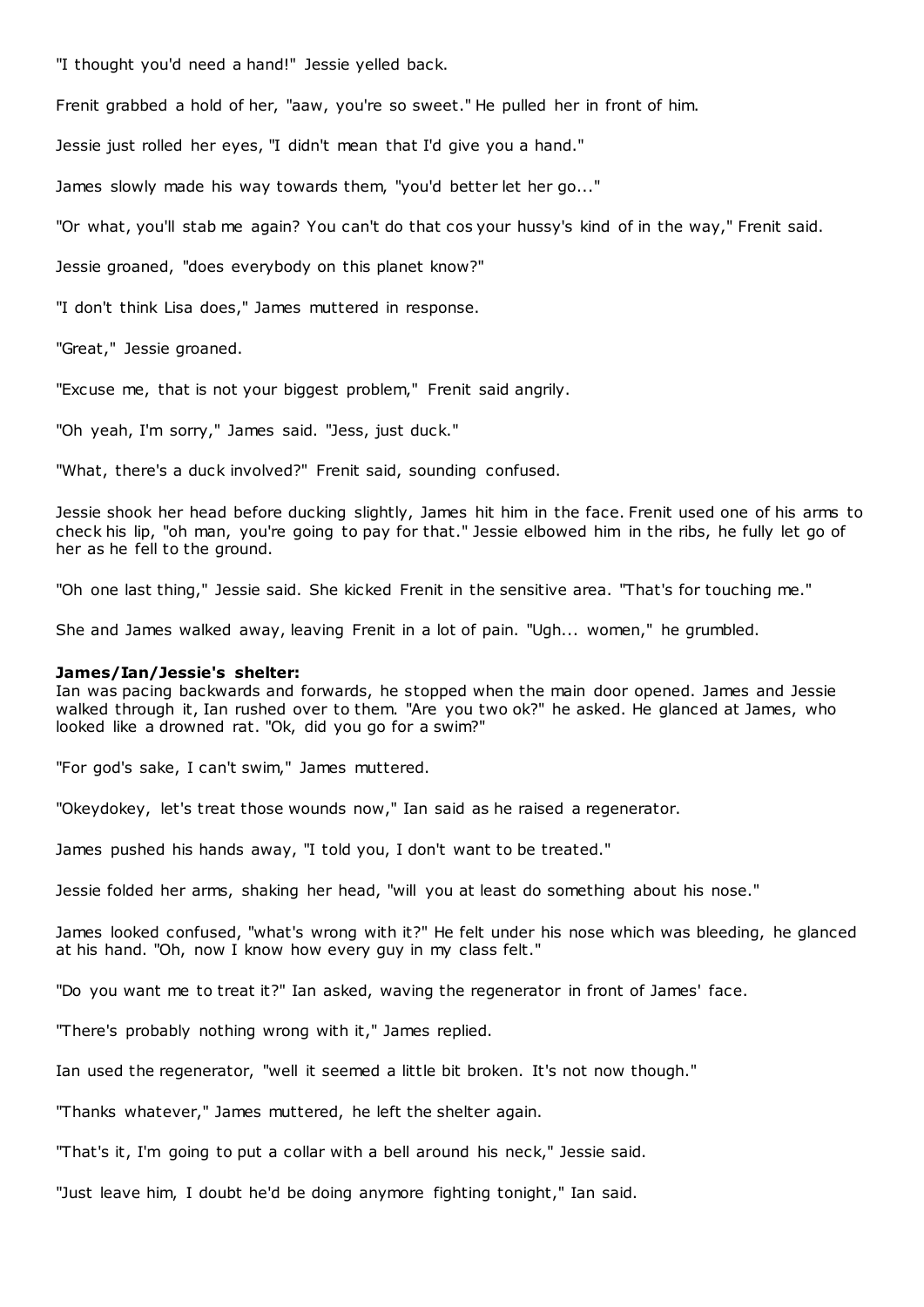#### **Meanwhile:**

James sat down on the sunbed that was left out. Kathryn stepped out of her own shelter, she made her way over to James. She sat down on another left out sunbed.

"What do you want now?" James asked without glancing at her.

Kathryn sighed, "I only wanted some fresh air." She glanced at him looking a bit concerned, "what happened to you?"

James shook his head, "nothing."

"Then why do you look beat up?" Kathryn questioned.

"I'd rather not talk about it right now," James replied.

"Fine, maybe later," Kathryn said.

They both sat in silence for a while, just staring at the area around them.

"Jessie's going to hate me, isn't she?" James said suddenly.

Kathryn glanced at him, "you're still here aren't you. Didn't you say you were going to die tonight?"

"Yeah, those guys didn't come tonight. That's not the point though," James replied.

"Why do I get the feeling that you made it up?" Kathryn said.

"Believe all you want. You were right, I am selfish and when Jessie finds out, she's going to hate me," James muttered.

"That all depends really. You wanted to be with her, she wanted to be with you, you just chose that night because you were scared, maybe because it would be your only chance. Personally I don't get why either of you wanted to, I mean it's not like she loves you, or you love her," Kathryn said.

James looked in Kathryn's direction, "well maybe I do."

"You do what?" Kathryn said questioningly.

"Love her," James muttered.

Kathryn looked shocked, "oh I see."

James stood up, "I thought about it, it would make sense if I did."

"What do you mean?" Kathryn asked.

"You don't want to know," James replied.

"Why did I ask then," Kathryn said.

"Well I've felt this way about her ever since I was a kid. Crushes don't last this long right?" James said.

"I don't think they do, no," Kathryn replied. She stood up, "ever since you were a kid? How old are we talking about here?"

"I dunno ten, maybe eleven. Could be younger than that, I'm not really sure," James replied.

"I don't think you should be the one worrying about this whole thing. There's nothing wrong with what you did, you seem to love her. It's Jessie who should be worried," Kathryn said.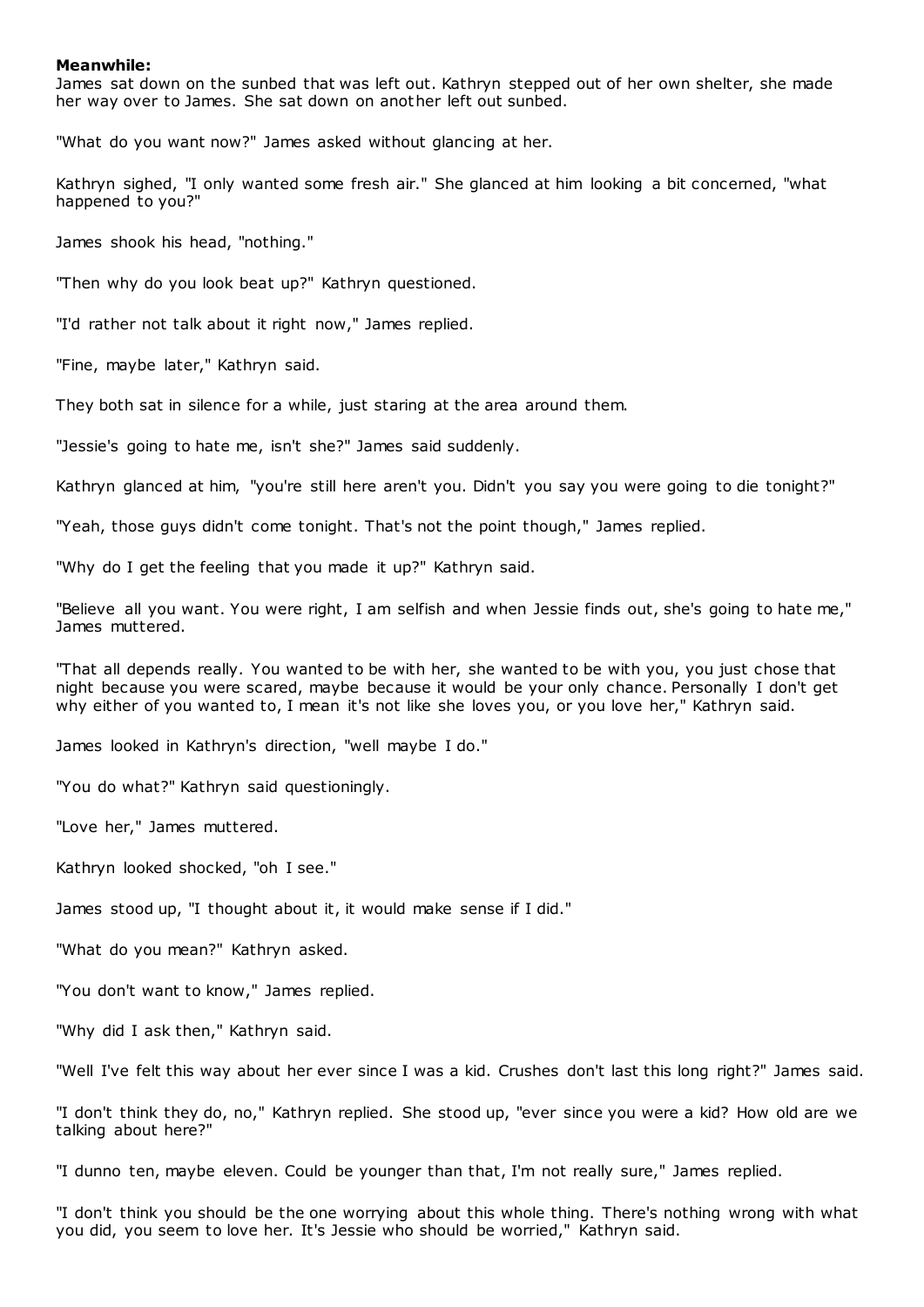James looked confused, "why should she be worried?"

"Ok, hypothetically. you tell her how you feel, and she tells you she doesn't really have any feelings for you at all. Who do you think used who in that scenario, not that I'm saying she doesn't, it's just hypothetical," Kathryn replied.

"I know she doesn't, but she doesn't have to, there's no rule against it," James said.

"Ok first of all, there isn't a rule against it, but if she only wanted a one night thing from you while you probably want to have something serious with her and she knows that, then she probably would feel the selfish one. Get what I mean?" Kathryn said.

"I guess, what was the second of all?" James questioned.

"Second of all, you said you know she doesn't have feelings for you. Did she tell you, or are you just being modest or something?" Kathryn asked.

"None of those, I'm just being realistic ," James replied.

Kathryn nodded her head, "the modest one it is then. You won't know unless she tells you."

"No, I said I was being realistic ," James muttered.

Kathryn shook her head, "that's not the way I see it. I know at least she cares a lot about you. After our argument she attacked me verbally for upsetting you."

"That's only because we're still friends, that's all," James said.

"If you say so, but she told me herself that she was happy with you, and I don't mean she's just happy about the whole being friends thing," Kathryn said.

"She did?" James said quietly.

Kathryn smiled, "James you should give yourself more credit, I mean it seems to me like she's the kind of girl who doesn't really trust guys that much."

"Wow, you're good," James said.

"I know, but you do understand what I mean, don't you?" Kathryn questioned.

"Yeah sort of, I mean I never thought we'd get this far. I must admit though, for a year or so we did stand still, if you get what I mean," James replied.

"Let me get this straight, that night, was that your first time? It was obviously Jessie's, I can tell by the way she acted," Kathryn asked.

"Yes, not that it's any business of yours. I'd say don't spread this around cos it's embarrassing, but there's barely anybody to tell," James replied.

"Embarrassing?" Kathryn said, rolling her eyes. "In some ways men are all the same. You shouldn't be ashamed, you should be proud of yourself. Most guys I know just jumped into bed with someone during their 16 - 18 teenage years."

"I kinda am, it's just it gave me a few years of hell cos people thought I was gay," James said.

Kathryn tried not to laugh, "well you'll not have that problem now."

"Oh I would if we got back to Voyager, which we won't. I mean I'm not going to tell everyone so people like Tom will stop calling me that," James said.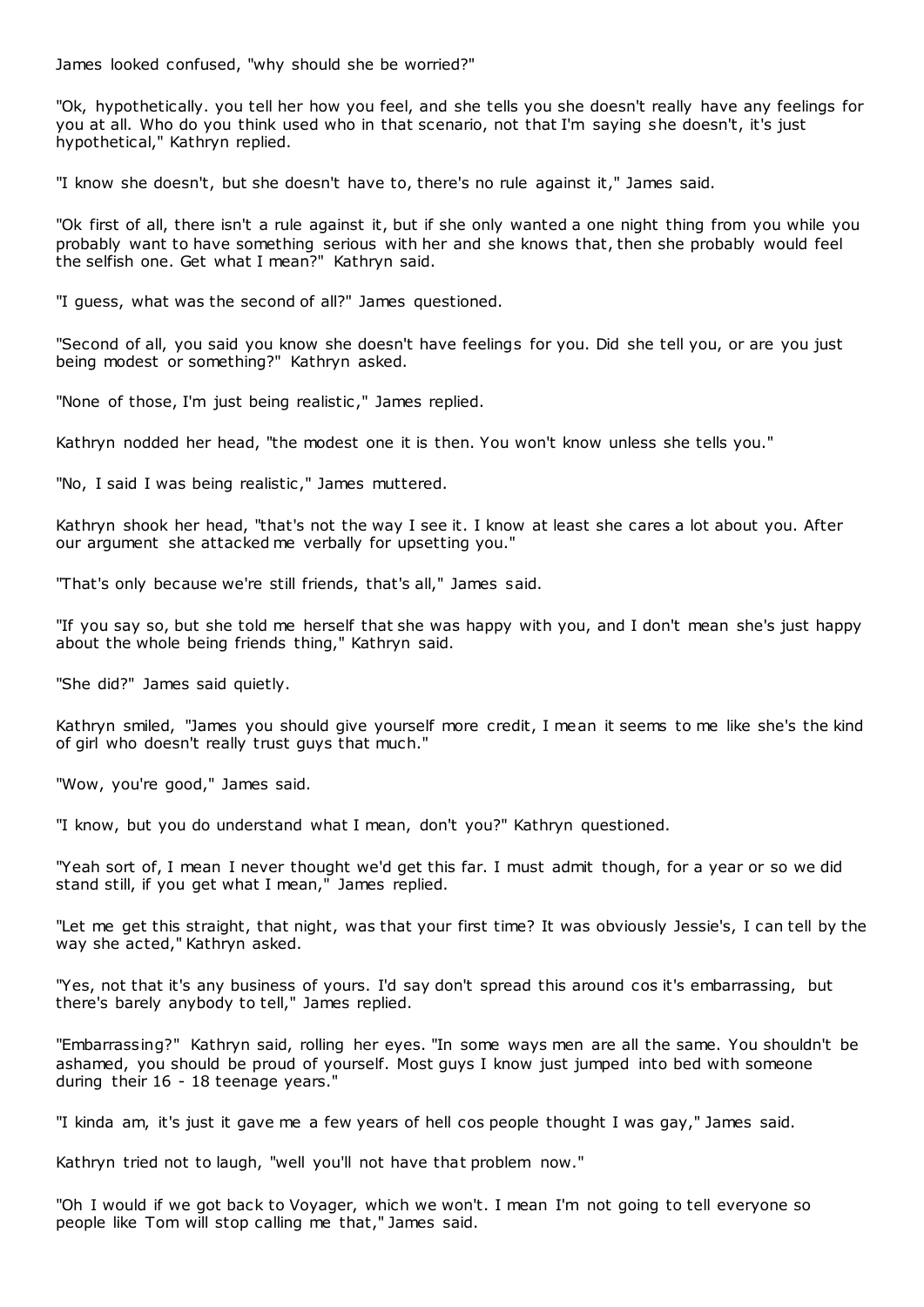"Yes, I can't see that happening. Well I'd better turn in," Kathryn said. She headed bac k to her shelter, "good night." She disappeared into the shelter.

"Yeah," James muttered. He headed into the other shelter.

# **Day 47:**

#### **Voyager, Sickbay:**

The Doctor and Kes were talking in the Doctor's office, Lee was standing nearby a biobed which Tom was lying on. "Um... doc?"

The Doctor and Kes walked into the room. "What is it, Mr Williams?" the Doctor questioned.

"Tom's about to wake up," Lee replied.

Tom opened his eyes, he cringed as the light was in his eyes. He sat up, "doc, what am I doing here?"

"Mr Neelix stabbed you, you've been in a coma for two days," the Doctor replied.

"What, Neelix didn't stab me," Tom said, sounding confused.

"What did happen then?" Kes asked.

"I dunno, I was going home from duty and then I woke up here," Tom replied.

The Doctor picked up a tricorder, he scanned Tom, "hmm, it seems that he's lost about almost a month of his memory."

"He turned crazy around about then," Lee said.

"Crazy, how did I go crazy?" Tom questioned.

Everyone glanced at each other. "I think we'd better keep an eye on him," Kes said. The Doctor nodded his head.

## **Day 50:**

#### **New Earth:**

"I don't see why I have to do this job?" Lisa moaned, folding her arms across her chest.

Chakotay groaned as he stepped away from the pipe thing, "because it was your turn to check it. You're taking my next turn."

"The power's not going to get cut off again, why bother?" Lisa muttered.

"It's better be safe than sorry," Chakotay replied.

Lisa pulled a face at him, "well I don't believe in that, so I'm not doing it ever."

"You do know that you won't be able to use things like hair dryers and stuff if the power goes off again," Chakotay said.

Lisa quickly covered her ears, "la la la, I can't hear you."

Chakotay shook his head, "fine I'll tell Kathryn that you don't want to have to do this again."

Lisa uncovered her ears, "that's better."

Chakotay glanced back at her, "why are you still here, we're finished."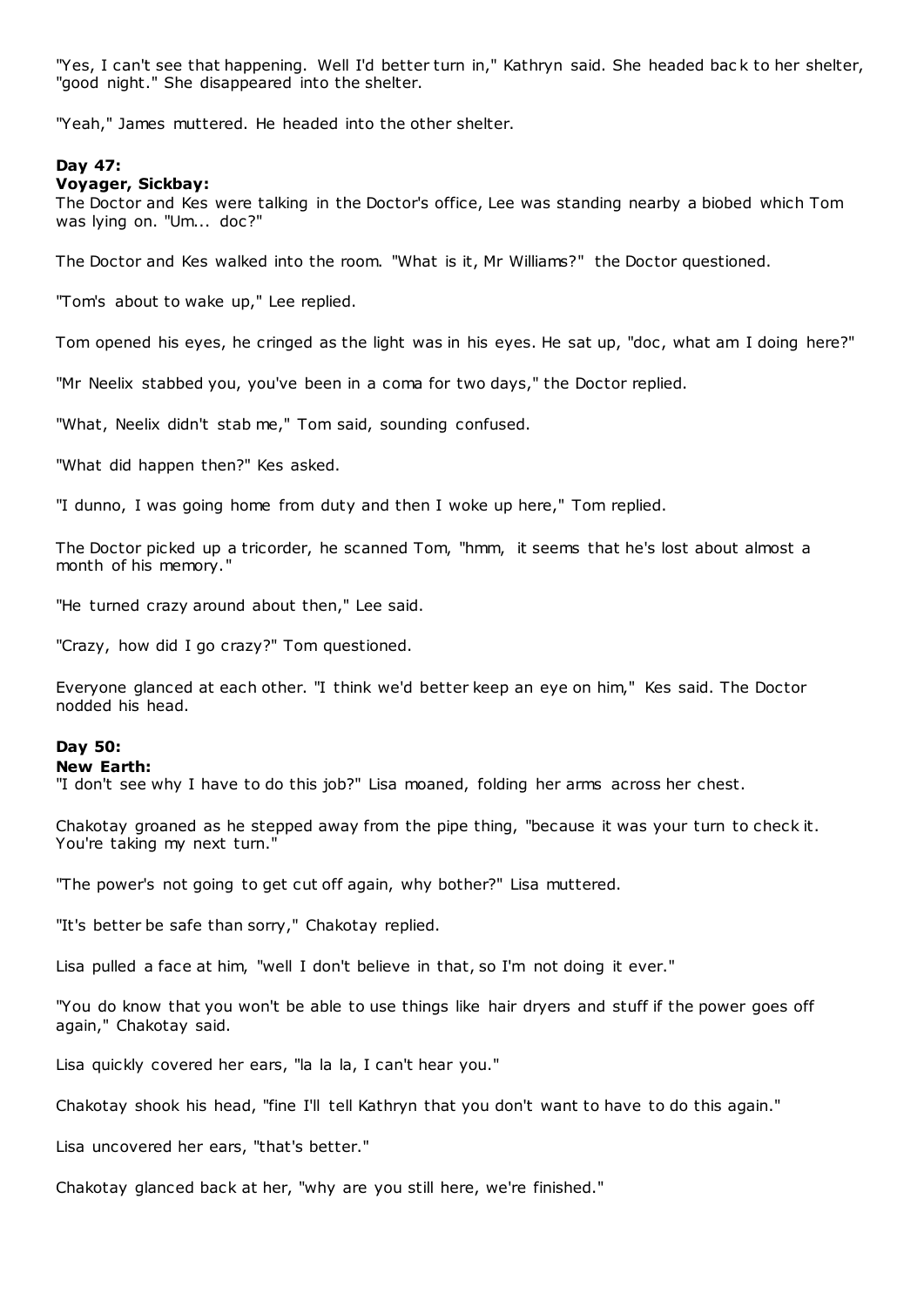Lisa smiled nervously, "oh just wondering something... is there any chance you and Janeway will get together."

Chakotay rolled his eyes, "I thought you betted on the same people as me."

"I did, I was just worried that you'd spoil our chances of getting a day off. You know the other day, you and Janeway talking and stuff," Lisa said.

"You don't have to worry about me spoiling our chances remember? The bet's already been won," Chakotay said.

"It has? Chakotay, how could you!" Lisa yelled. She calmed down, "well you telling me now means I missed the chance to be a servant."

Chakotay glanced at her looking confused, "no... we won, I thought you knew."

Lisa stared at him in shock, she spotted Jessie leaving her shelter. "Hey, hey!"

Jessie jumped in shock, she turned around, "what, what did I do?"

"You owe me a day off missy," Lisa grumbled. She sat down on the deck chair, "now get me a Bacardi, chop chop."

Jessie glared in Chakotay's direction, "I take it Lisa knows now."

"I thought she already did," Chakotay muttered.

"Don't be a moron, if she knew she would have demanded a Bacardi from me days ago," Jessie said.

Lisa glanced around innocently, "er excuse me, I don't see Jessie getting me a Bacardi, oh yes get Chakotay one too."

"Aren't you a little young to be drinking?" Jessie said, raising her eyebrow.

"We're in the middle of the Delta Quadrant, there's only six of us here, why don't we just forget the damn law. Yeesh, I thought British people are allowed to drink at my age anyway," Lisa said.

"Well the legal age is 18 I think, besides you're American," Jessie said.

"No I'm not, I'll prove it. Gad da mate," Lisa said in a really bad Australian accent.

Jessie stared blankly at her, "that's Australian, not British."

"Can they drink at 16?" Lisa said innocently.

"Oh for crying out loud!" Chakotay yelled, making the two girls jump in shock.

"Woah, he really needs a Bacardi," Lisa muttered. Jessie just rolled her eyes.

"This bet was stupid the day it started, I mean Lisa doesn't deserve a day off since she never does anything around here anyway," Chakotay said angrily.

Lisa gasped, "that's not true. I did some clothes c leaning."

"You mean that one little towel you did?" Jessie said questioningly.

"Yeah," Lisa replied.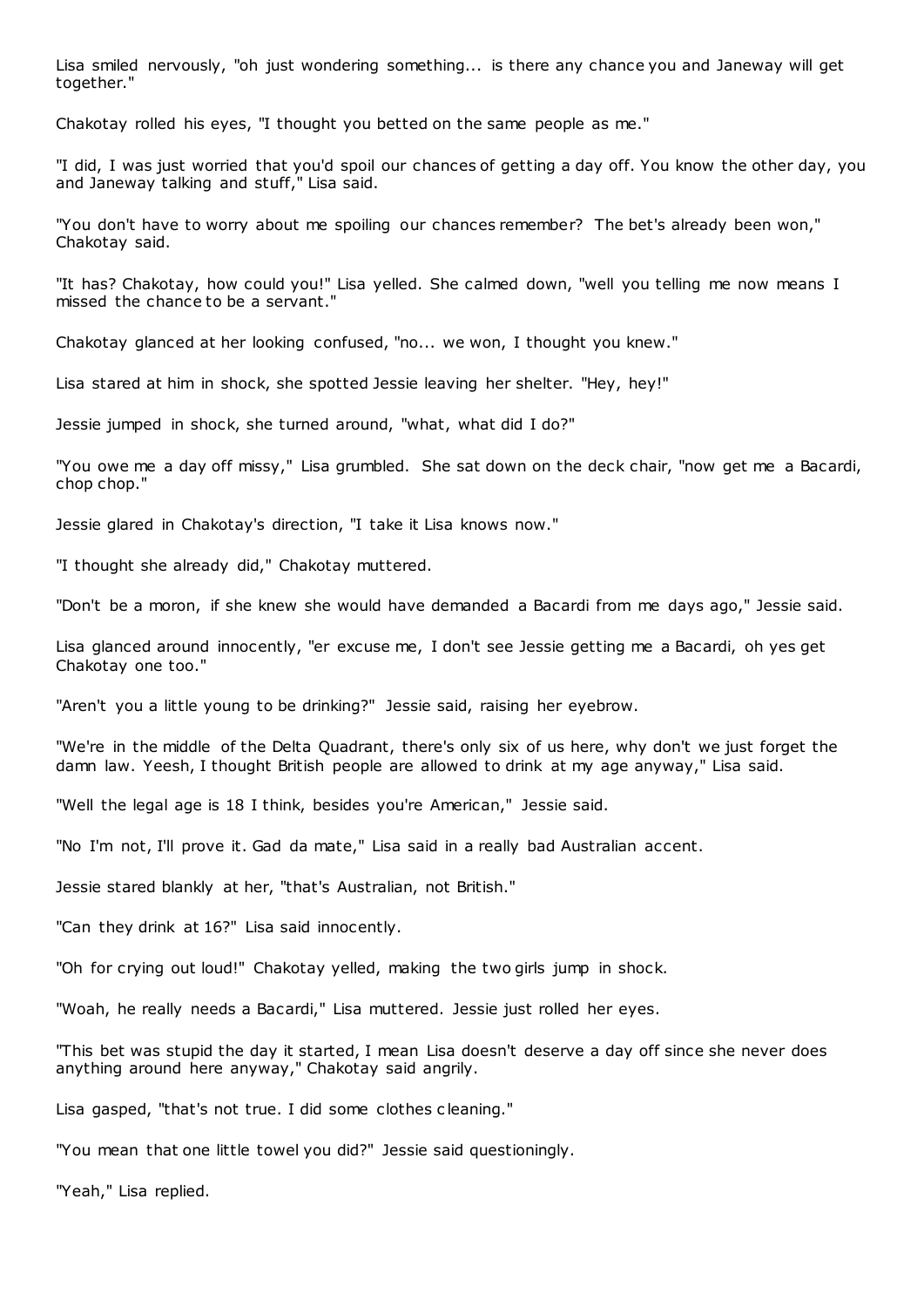"The one you spilt Janeway's coffee on cos it was the wrong time of the month?" Jessie said questioningly.

"Yeah," Lisa replied.

"The one she made you wash with your own toothbrush or else she'd butcher you?" Jessie said questioningly.

"Yeah, what are you getting at?" Lisa replied.

Jessie groaned, "I give up."

"I dunno what you were getting at but can I just say, that you have done less work than me," Lisa said.

"That's not true," Jessie grumbled.

"Look of course it is. Just think of today as a 'we are even' event, get it?" Lisa said.

"I'm not doing this ok, I didn't even want to do this in the first place," Jessie muttered.

"Well you shouldn't have made a bet, and you shouldn't have bedded James," Lisa said.

Chakotay punched the wall, leaving a hole in it, "would you both stop arguing! For crying out loud, we all make mistakes. Jessie made two, and Lisa you have done actually nothing to help out around here, so why don't you just call it even, ok!"

Jessie folded her arms, "I only made one mistake, and that was taking part in the bet."

Lisa pulled a disgusted face, "are you sure about that?"

"Ok Lisa, firstly there's nothing really disgusting about me and James, so you can cut that out. Secondly, you are the one that made the mistake of losing Ian, so there," Jessie replied.

Lisa gasped, "oh, he doesn't get that I was doing him a favour. I wouldn't have done it at all if he told me he was a virgin."

"Please, a favour? I'd call that a slap in the face, not a favour and... Ian's a virgin?" Jessie said just as James and Ian came out the shelter.

James stared at Ian, he was just going a little bit red. "She's lying. I'm a hot guy, how could I be a virgin? That's just stupid, I mean how unrealistic is James losing it before me?"

James glared at him, "what's that suppose to mean?"

"Nothing nasty, I mean I was dating before you were," Ian replied nervously.

Chakotay looked like he was going to blow, "oh god damn it, I'm sick of you damn kids!" He stormed into the other shelter.

"Jessie, I told you to give him a Bacardi, yeesh," Lisa said.

Jessie shook her head, and walked back into her shelter. Ian was still going red, "I am not, why are you looking at me like I'm a freak?"

"I'm not looking at you now, besides I don't think you're a freak," James replied.

"Yeah that's just because you're almost as freaky as he is," Lisa commented.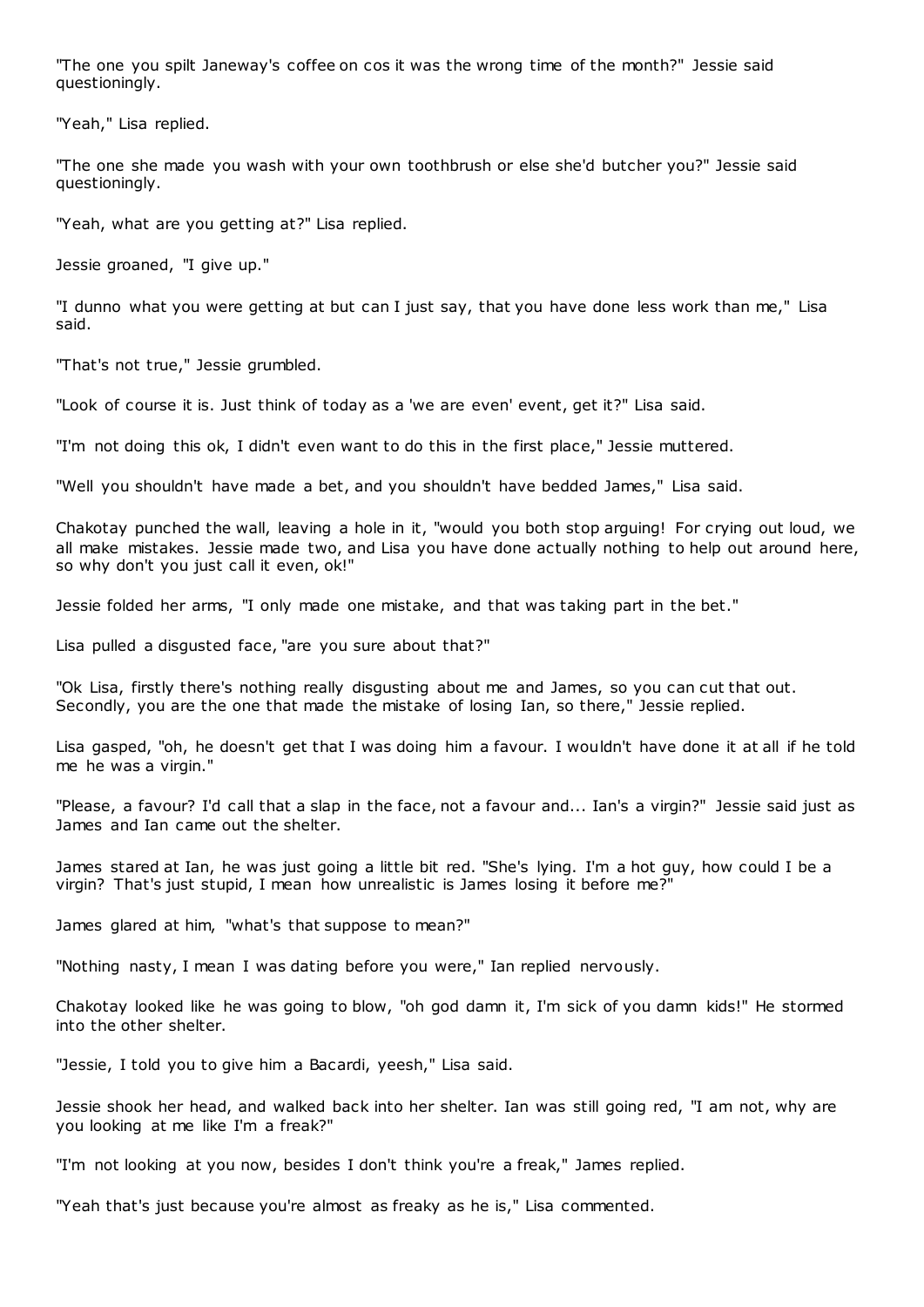"I'm not a freak, you said it yourself!" Ian yelled.

Lisa stood up, "yeah but I was lying then, I called you a freak before then!"

"I'm outta here," James muttered, he headed towards the trees.

Lisa sighed, "now that he's gone, I'm sorry. I just wanted to insult him."

Ian looked confused, "oh for crying out loud."

## **Janeway/Chakotay/Lisa's shelter:**

Kathryn stepped out of her room, she sat down next to Chakotay looking concerned. "Are you alright?"

"Yes, just at times those lot annoy the hell out of me," Chakotay replied.

Kathryn smiled, "what happened this time?"

"That bet again, Lisa expects a day off because she won. It's not like she does work anyway," Chakotay replied.

"Oh that, I forgot about that," Kathryn muttered.

"Don't worry, I don't want a day off like she does," Chakotay said.

Kathryn frowned, "wait, you betted on James and Jessie too?"

"Yes, I thought you knew," Chakotay replied.

Kathryn stood up, "how could you Chakotay?"

"Kathryn, I'm sorry, I totally regret it now. When you place bets you do have to be realistic ," Chakotay replied.

"Ok fine, you were just being realistic . Well you may as well collect your win, a day off must be more important to you than my feelings," Kathryn said. She stormed into her room, slamming the door behind her.

"Kathryn, you are the reason why I don't want the day off!" Chakotay yelled.

"I don't care, go have a day off for all I care!" Kathryn yelled back.

## **Day 51:**

## **Janeway/Chakotay/Lisa's shelter:**

Lisa and Ian were sitting in silence at the table, the sound of Chakotay and Kathryn's yelling came through the bedroom walls.

"I can't take this anymore. What are they arguing about?" Lisa moaned.

Ian shrugged, he stood up to put his ear on the door. "Something about letting on her buns. Maybe the monkey ate some coffee buns."

Lisa groaned, "this is stupid. If we can't even figure out what they're arguing about, we may as well do something about it."

"I just told you," Ian muttered.

"Be realistic Ian. If Chakotay let the monkey eat coffee buns, she would have killed him by now," Lisa said.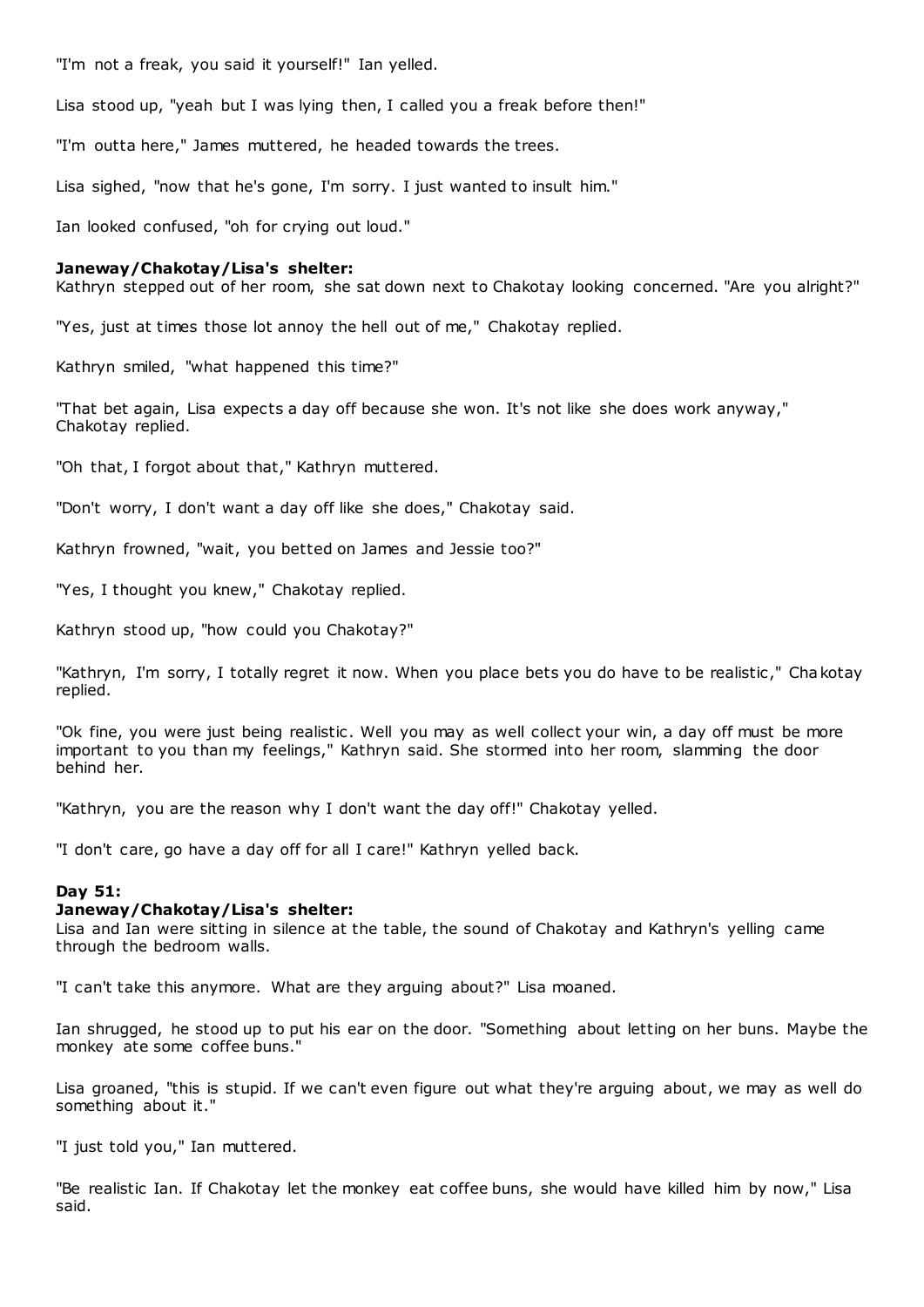Ian sat back down, "that's true, damn half soundproof doors. So what should we do about it?"

"Look we both know that those two should be together, right? I think we should just do something to remind them that they should be, and well they'll forget about their argument," Lisa replied.

"Good plan, there's just one flaw," Ian said.

"And what's that?" Lisa asked.

"How do we do it? I mean whoever talks to Janeway, and possibly Chakotay depending on his mood, will get their head bit off," Ian replied.

Lisa smiled slyly, "just let me think of everything Ian."

## **Later that night:**

Chakotay walked into his shelter, immediately he spotted a PADD lying on the table. He picked it up.

# **Meanwhile:**

Kathryn was lying on her bed drinking coffee as usual, she saw the monkey standing at her window holding a PADD. She climbed out of bed, "what is this little fella?"

The monkey handed her the PADD, he then jumped down and disappeared into the trees. Kathryn glanced at the PADD looking quite confused.

#### **Meanwhile again:**

Lisa and Ian watched from the side of Ian's shelter, as Kathryn stepped out of the shelter holding the PADD. She disappeared into the woods.

Lisa giggled, "it's working, they've both gone to the meeting place."

"What if they don't make up cos of the letters, what if they kill each other?" Ian questioned.

Lisa frowned, "they won't, unless they think the letters are jokes, but I doubt it."

"Well just in case, I think we should follow them," Ian said. Lisa nodded, she started to follow Kathryn. Ian quickly did the same.

## **Mean... you get the idea:**

Some weird instrument started playing a tune, the sound echoed through the trees. Kathryn reached the lake, she watched as some dead leaves fell onto the surface.

She took a deep breath before starting to sing, if you call it that, "in a perfect world, what we've never known. We would never need to face the world alone. They can have the world, we'll create our own. I may not be brave, or strong oh yeah right, but somewhere in my secret heart I know... love will find a way. Anywhere I go I'm home, if you are there beside me."

She sat down next to the lake and stared up at the stars, "like dark turning into day someway we'll come through, now that I've found you." She then headed towards the small cliff side, "love will find a way."

Chakotay came into the clearing, he spotted Kathryn. He took a deep breath and started to sing too, "I was so afraid, now I realise love is never wrong, and so it never dies." He walked towards Kathryn, she turned around, "there's a perfect world shining in your eyes."

The two smiled at each other before running towards each other both singing at the same time, "and if only they could feel it too, the happiness I feel with you they'd know..."

They threw their arms around each other, "love will find a way." They both separated enough to look at each other, and then kiss.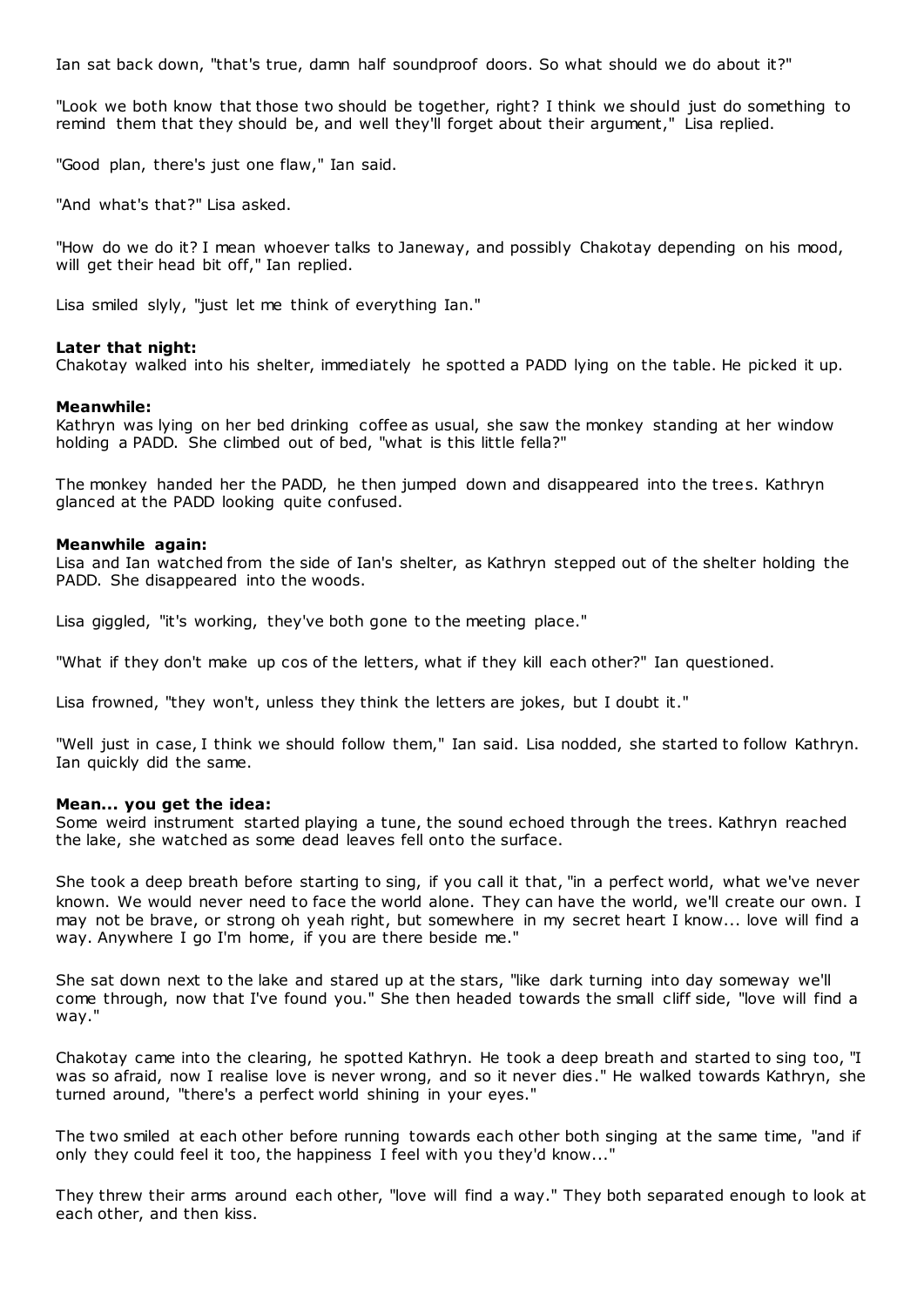Behind a few trees Lisa and Ian were watching. "Is this a Disney film or what?" Ian whispered.

Lisa shrugged, "with all these dirty comments and adult situations, I don't think so."

Ian sulked, "oh I like Disney films." Lisa glanced at him with a raised eyebrow. "I mean I liked them when I was four, can we go now?"

Lisa nodded her head, "sure."

#### **In the early hours of Day 52: James/Ian/Jessie's shelter:**

James climbed out of his bed already dressed, he glanced back at Ian who was lying on his back snoring quietly. James left the shelter, almost tripping over the monkey in the process.

"Oh it's you, you have some nerve coming to me," he said. The monkey pointed at the other shelter. "What, is somebody else in there?" The monkey continued to point. "I take that as a yes then."

The monkey ran into the shelter through the half open door, James followed him. The monkey pointed at Kathryn's door.

"Ok, the bad guy is after Janeway," James said quietly.

The monkey pointed at the door squealing before running back out of the shelter. James went over to Kathryn's door, he opened it slowly while holding his knife in his other hand. Once the door was open enough for James to see inside the room, he stared at what was in front of him looking freaked out. "I'm going to kill that thing," he muttered, closing the door quickly.

#### **A few hours later:**

Jessie emerged from her room still wearing nightwear, "Ian this better be good."

Ian glanced up at her, "I think it is." He turned his attention back to James who was sitting at the table, just staring at nothing in particular. Ian waved his hand in front of his face, but James didn't even blink.

Jessie sat down next to James, "ok, was he like this when you woke up?"

Ian nodded his head, "it's really creepy, I think he's catatonic ."

"I have no idea what that means, but if it has something to do with seeing cats then it may explain this," Jessie said.

"I'm not sure either, whenever somebody says someone is catatonic they're usually just staring at nothing," Ian said.

"Hey, maybe we could treat his wounds now that he's not noticing anything," Jessie suggested.

Ian clicked his fingers, "good thinking." He got out of his chair.

There was a knock on the door, straight away Chakotay burst in.

"Ok come in," Jessie muttered.

"Ok which one of you were in Kathryn's room last night? The door closing woke her up... supposedly," Chakotay questioned.

Jessie laughed, "why would I want to go in a room that wreaks of coffee?"

Ian sat back down at the table holding a regenerator, "yeah same here... unless."

Chakotay glanced in James' direction, "what about you?"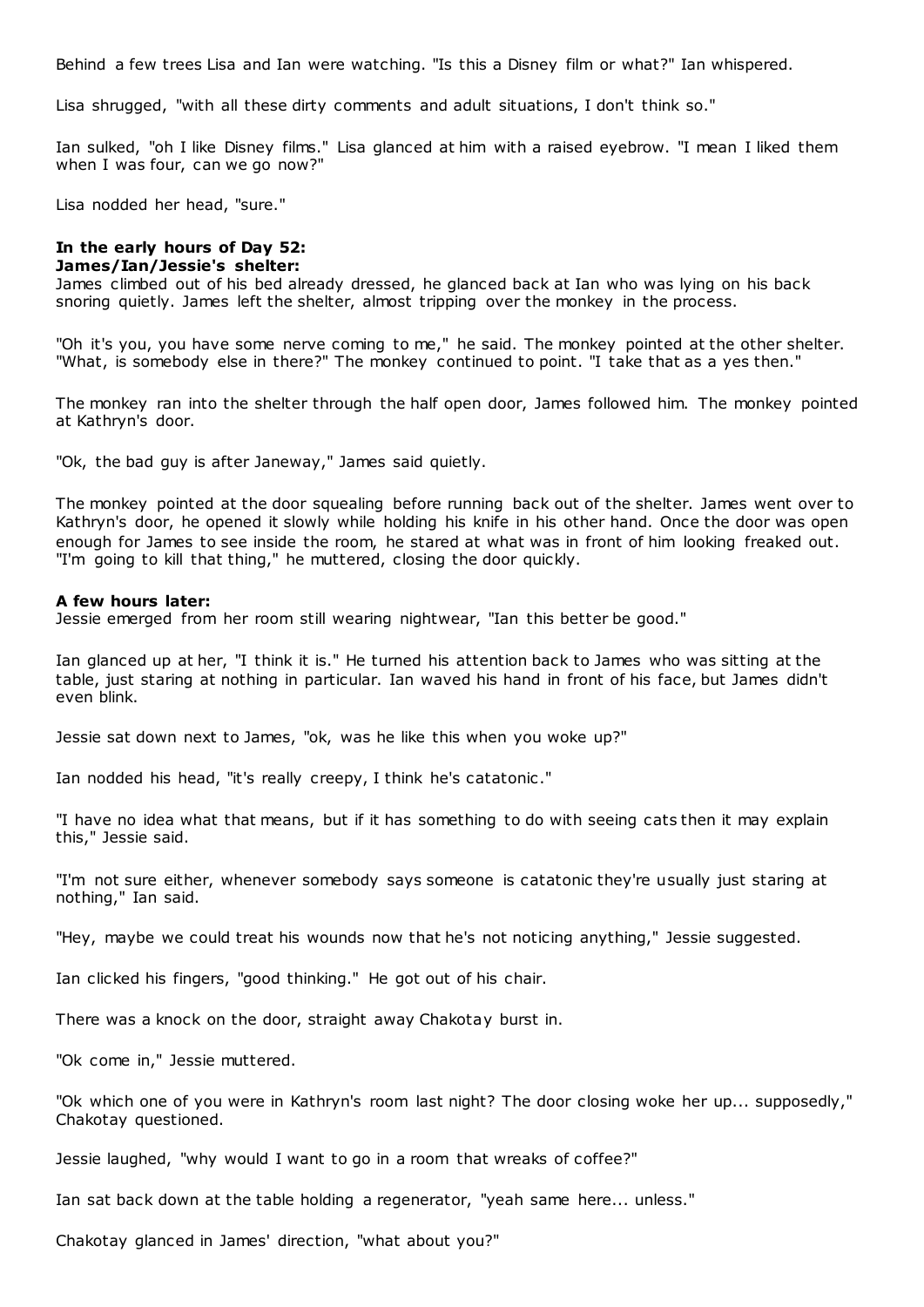"Um he can't answer anyone right now," Ian muttered.

Chakotay shook his head, "great, she's really going to be pleased about this." He left the shelter, slamming the door behind him.

"Are you thinking what I'm thinking?" Ian asked.

"No I'm not a lesbian," Jessie replied.

Ian rolled his eyes, "ok just tell me when I'm suppose to laugh. Seriously, it must have been James who went in there, hence the catatonic state."

"Why would James want to go in there?" Jessie asked.

"God knows, but it may explain what's wrong," Ian replied. He started to treat James' face.

"Why would he be like this then, I don't get it," Jessie questioned.

Ian shrugged, "maybe Janeway goes to bed with none or barely any clothes."

Jessie's eyes widened, "eew... don't give me that image."

"See what I mean, that's probably what... oh my god!" Ian gasped.

Jessie looked concerned, "what?"

"Chakotay, Janeway; Lisa and I got them together. They probably were, you know..." Ian replied.

Jessie's eyes went wider, "uh I hope not, he'll be like this forever."

"Well Chakotay said the door woke her up, so they were probably asleep," Ian said.

Jessie sighed in relief, "that's not as bad, but still bad."

"Yeah, problem is I have no idea how we get him out of this state," Ian said.

Jessie stood up, "I have something that will do it."

"It better be something that I can still stick around for. I don't want to be catatonic ," Ian said. Jessie smacked him across the head, making him pout.

"No it's clean," Jessie muttered. She went over to the replicator, a Cherry Coke bottle appeared at her command. She sat down on the edge of the table really close to where James was sitting.

Ian raised his eyebrow, "you think that'll work?"

Jessie ignored him, she started to wave the bottle in front of James' face, but nothing happened. She dumped it on the table, "I don't believe this." She leaned in really close to him, "c ome on, come back to us. Oh Ian, he blinked, that's good right?"

Ian pulled his chair closer by an inch, "good, keep staring in his face."

James blinked, "Jessie?" Jessie jumped in shock, she fell off the table as a result. Ian and James glanced down at her, they both rushed over to help her back up.

"Oh my god, don't ever do that again," Jessie stuttered, placing a hand on her chest.

"Me? What did I do, one second I'm sitting at the table, the next you're in my face," James questioned.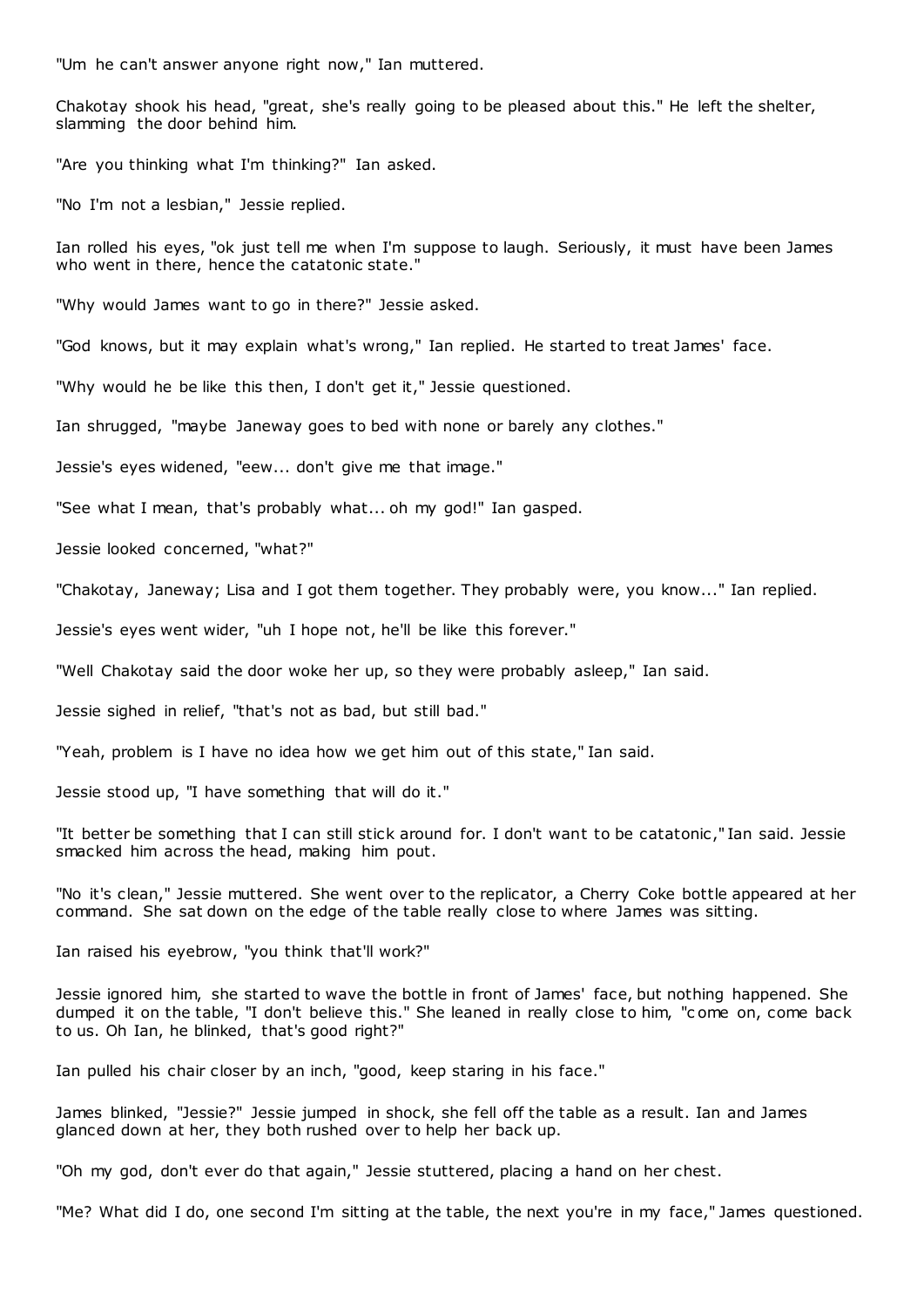Ian shrugged, "you kinda went catatonic ."

James glanced at Jessie looking guilty, "oh sorry, a word with cat in it must be bad."

"You were in a trance, even Cherry Coke wouldn't work," Jessie said.

"Oh, that's weird," James muttered.

Jessie placed her hand on his arm, "maybe you should get some rest, you probably didn't sleep well or something."

"Yeah, the Janeway and Chakotay thing obviously didn't help," Ian said. Jessie elbowed him in the ribs, he fell back into his chair.

"How did you know about that?" James questioned.

"We figured it out," Ian replied.

"Look at it this way, you got her back for what she did to us," Jessie said.

"I guess," James muttered.

"Look Jessie's right, you should just rest today. There's nothing really to do is there?" Ian said.

"Yeah good idea," James said, he headed towards his bed.

"Come on Jess, let's give him some peace and quiet," Ian said. Jessie nodded her head, she followed Ian out of the shelter.

#### **Later that night:**

James stepped out of the shelter, he stopped suddenly as Kathryn was standing right in front of the door. "Janeway, hi," James stuttered.

"Hi yourself, now I want to ask you a question," Kathryn said.

"Um, ok shoot," James muttered.

"Thanks, ok here's the question. Did you go in my room last night?" Kathryn asked.

"No I only went for a walk near the lake again, I did see that monkey hanging around," James replied.

"The monkey couldn't have opened my bedroom or the main door," Kathryn said.

"I guess, oh well," James said, he quickly left the clearing. Kathryn followed him.

"I'm serious James, the monkey couldn't have opened the doors," Kathryn said, she increased her pace to catch up with him.

"Well what makes you think I did then?" James questioned as he continued to keep ahead of her.

"You're the only one that goes for a walk in the middle of the night," Kathryn replied.

James stopped, he turned around, "look I didn't, why on earth would I even go in there?"

"I don't know, maybe you wanted to talk to me," Kathryn replied.

"At about what, three in the morning?" James muttered.

"Hey don't give me that, it was you that did it, not me," Kathryn said.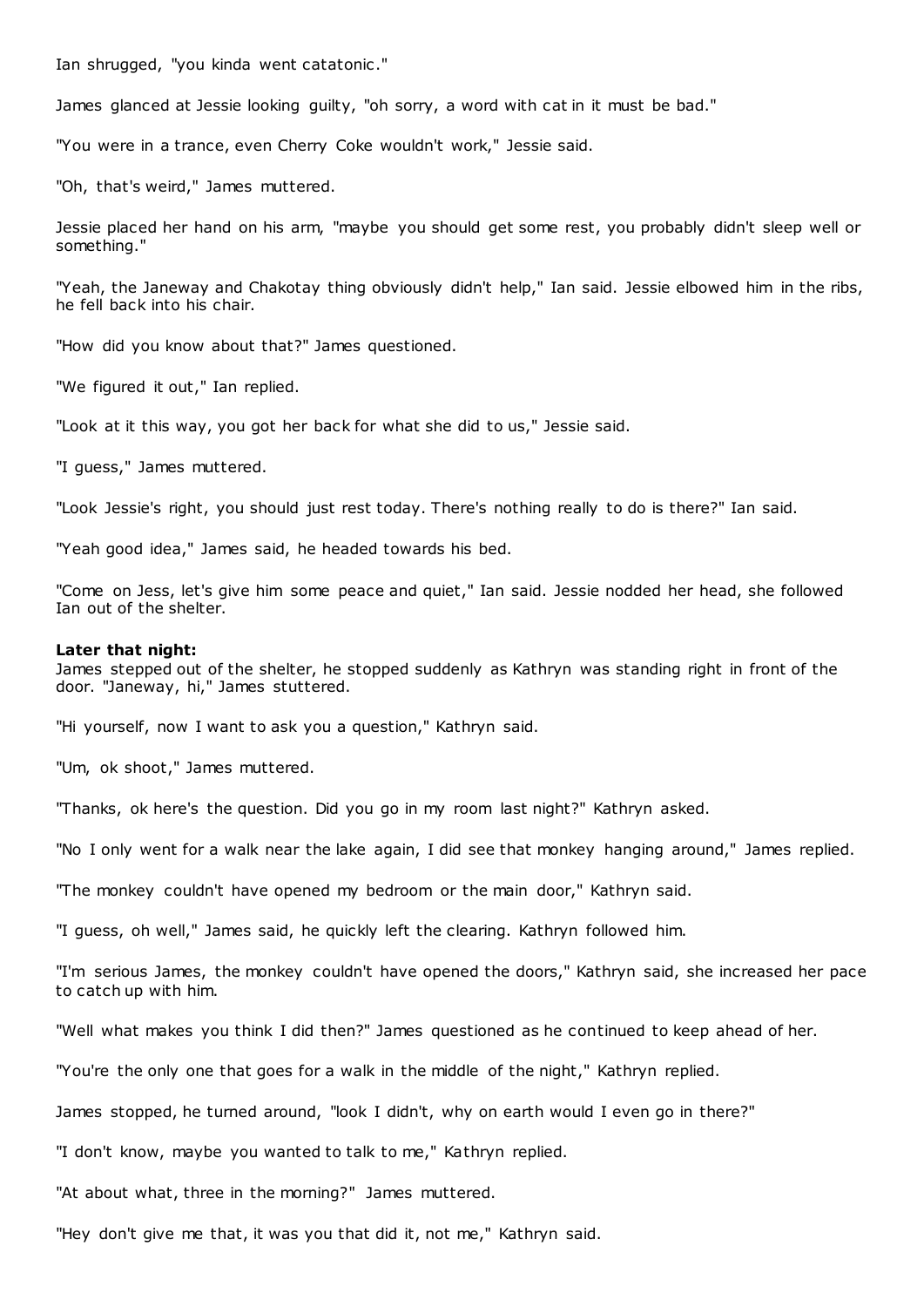"I didn't, now just go back home ok," James said. He turned back around and continued walking.

Kathryn watched him until he went out of sight. She sighed, "that boy will be the death of me." She looked up at the sky, storm clouds were building up. "I knew it," she muttered, she ran in the direction James went. She quickly caught up with him as he had stopped. "James c ome on, a storm's coming."

James glanced at her, he beckoned his head to something in front of him. Kathryn turned around. "It looks like the storm's the last thing we should worry about," James muttered.

"You couldn't be more right," one of three dark, tall guys said.

"Who are you?" Kathryn asked.

"Should we do introductions men?" the first guy said as he glanced at the other two. They both nodded. "We are, of course, the originals Masters of the night. I am Yuji. They are known as Tryce and Siltre."

"Masters of the night, what's that suppose to mean exactly?" Kathryn questioned.

"It means we're going to kill you, ok it doesn't, we're just going to kill you," Tryce replied.

James just rolled his eyes, "great, the one time I don't bring weapons."

Kathryn glanced at him, "are these the guys you mentioned?"

Yuji glanced angrily at his companions, "get with the killing, I can't fight on full stomach."

Tryce and Siltre glanced at each other, they turned back to Kathryn and James with different faces. "What the... what are they?" Kathryn stuttered. Tryce and Siltre lunged for the two very quickly, Kathryn was hit, the force of it pushed her into a far away tree.

James punched Tryce away, but he didn't seem very injured at all. He hit him right back, he was knocked to the ground.

"Oh did Frenit mention that no Slayer has survived an attack from us, what makes you think you can even stop us," Yuji sneered. The storm started to build up.

Tryce lunged for James again, he kicked him in the leg, making him stumble to the ground. "I hate it when they do that," Tryce muttered. James picked up a large branch that fell off the tree, he hit it across Tryce's face, knocking him further away.

Meanwhile Siltre grabbed a hold of Kathryn, he pulled her to him. James got back onto his feet. Siltre lowered his head to sink his teeth into Kathryn's neck, James quickly went over, he pushed him into the tree. Both he and Kathryn winced in pain, she managed to get out of Siltre's grip.

"Ok that shouldn't have hurt," Siltre muttered. He looked down, a large lower branch was sticking out of his chest. "That's not right," he said before turning into dust.

Kathryn gasped, "what happened to him?" She went over to James' side.

Yuji and Tryce stared at the tree Siltre died at, they slowly glanced at James and Kathryn. "That was too easy, let's get out of here," Yuji said. He and Tryce ran off into the thick of the forest leaving Kathryn and James looking confused.

"Ok Frenit's minions were harder to beat than them, and that's saying something. Though that guy did punch hard," James said.

Kathryn just nodded, "uh huh... what just happened?"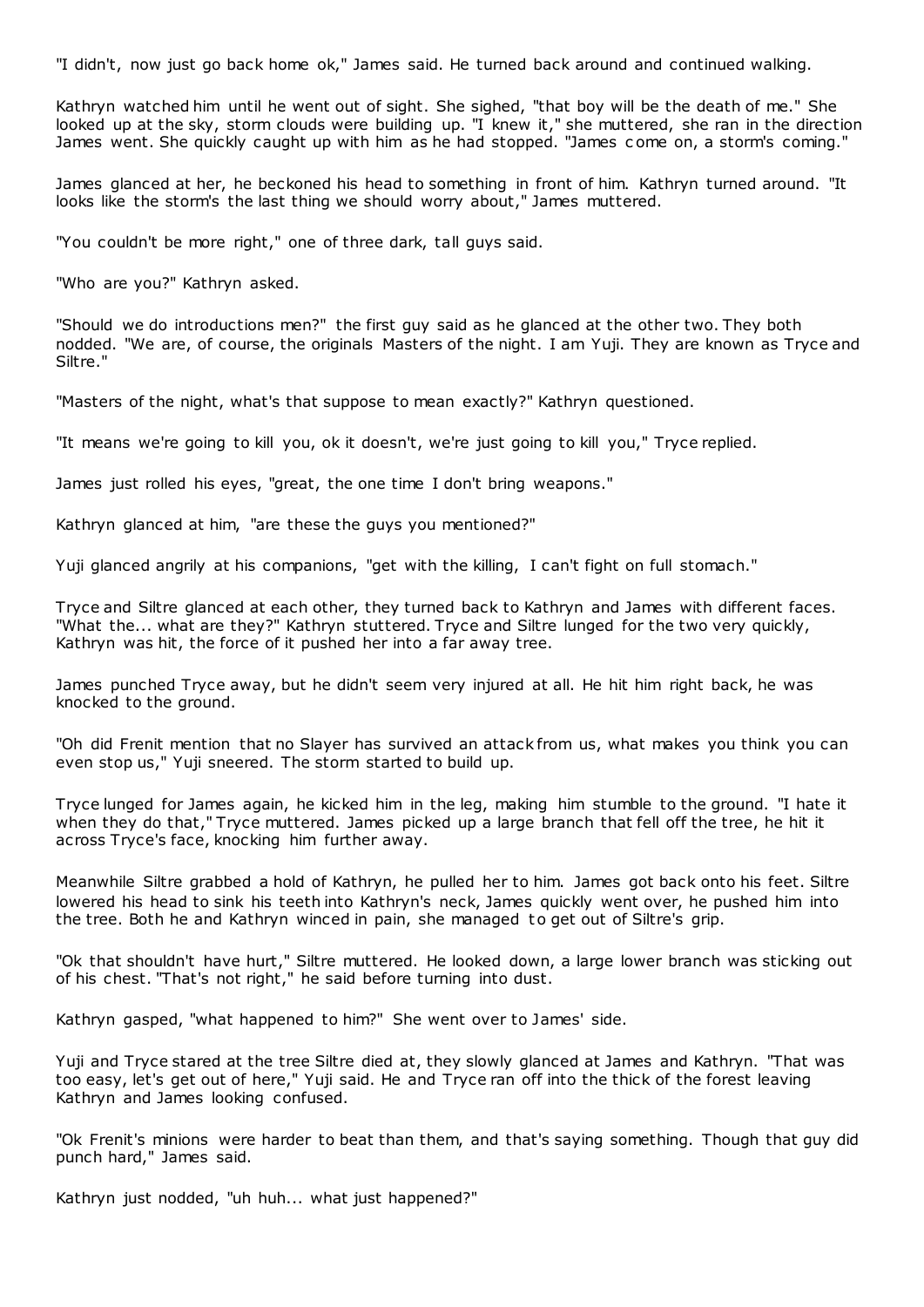The wind started to get really strong, Kathryn ducked as a tree branch went flying near her head. "Explain later, we'd better go," James replied. Kathryn nodded her head, she headed back the way they came, James followed her.

Kathryn put her hand over her eyes, "we are going the right way right?"

James didn't answer her, a tree nearby where Kathryn was heading was about to fall. He ran over to push her out of the way, she fell to the ground nearby. The tree fell down, it just managed to knock James to the ground too.

Kathryn pulled herself half way up, "James I know you mean well, but you've got to stop pushing me." She looked behind her, James was lying not far behind her. She pulled herself over to him, she gently turned him over to lie on his back. He was unconscious, and he had a large cut on the corner of his forehead, Kathryn then noticed a stone stuck in the ground nearby where he was lying before.

"Kathryn!" a familiar voice echoed through the wind.

"James!" another familiar voice was heard.

Kathryn stood up, "over here!"

Chakotay and Jessie came into sight, they ran over to Kathryn. Jessie immediately knelt down next to James, "what the hell happened?"

Kathryn shook her head, "let's just get him back."

"I'll carry him back," Chakotay said. He knelt down, he just managed to pick James up. "My god, this lad is heavy for his height."

Jessie stood up with a glare that could freeze metal, "come on, chop chop mister!"

Chakotay tried to avoid Jessie's icy glare, he quickly headed back the way he came. Kathryn and Jessie followed him.

## **After the storm, Janeway/Chakotay/Lisa's shelter:**

"How is he?" Jessie asked.

Chakotay closed his tricorder, "he just hit his head when he fell, he'll be fine. I just need to get the med kit." He stood up.

"Ian was using it, it's probably in our shelter," Jessie said.

Kathryn glanced at Jessie, "it was just a small stone, I doubt it would have hurt him that much."

"It managed to knock him out, didn't it?" Chakotay muttered as he left the shelter.

"Jessie, can you replicate some ice?" Kathryn said questioningly.

"But Chakotay's going to treat him," Jessie said.

"It's not for James, I bumped my head too but I only landed on soft ground," Kathryn said.

"Right," Jessie muttered. She stood up, headed towards the replicator.

Kathryn glanced back down at James, he was now awake. "Jessie, he's awake," Kathryn said.

Jessie rushed back over with the bag of ice, Kathryn took it off her as she knelt down at the side of the bed. "James, are you ok?" Jessie said questioningly.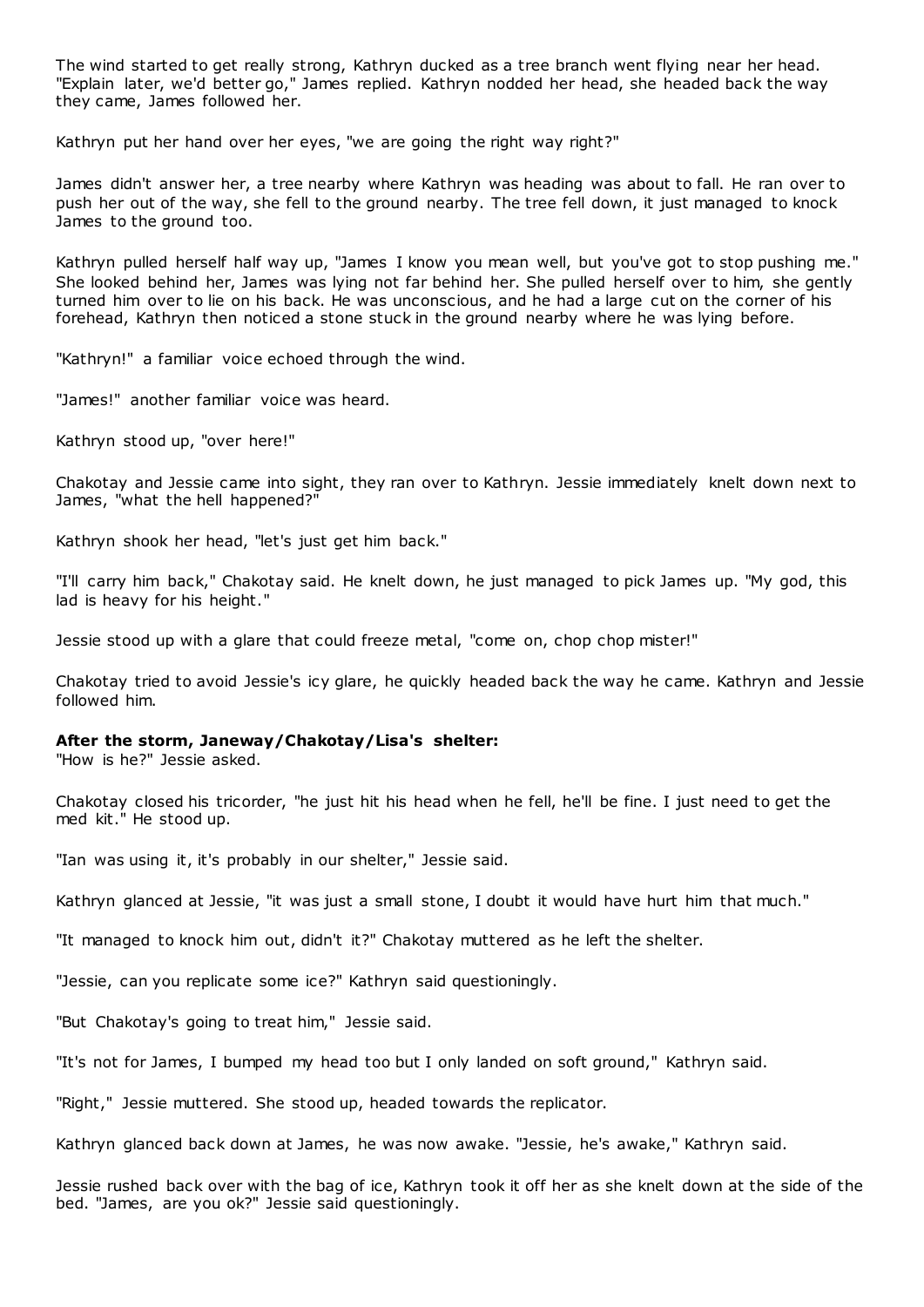"Yeah I think so, head hurts a little bit," James replied.

Kathryn sighed in relief, "you'll be fine soon. Look I want to thank you for what you did."

Jessie glanced at her looking confused, "what did you do?"

"It was nothing really," James muttered in response.

"Nothing? You saved my life, twice even," Kathryn said.

"Yeah well the second time, you wouldn't have died anyway," James said.

"No I guess not, but still thanks," Kathryn said.

"No problem," James said.

## **Day 53:**

#### **James/Ian/Jessie's shelter:**

Jessie stepped out of her room, she found James sitting on his bed doing nothing really. He looked up at her, "Jess, look can we talk?"

Jessie headed over to him, "I don't like the sound of this." She sat down beside him.

"Yeah well, we haven't really talked about what happened ever since that day, and well we have to talk about it," James said.

"I don't understand that. I mean there's nothing really left to talk about now," Jessie said.

James sighed, "there is. I don't know if you've forgotten this, but I haven't, we only agreed to continue this practise relationship if there was something left to practise. We've done everything we're allowed to do, and one thing we probably aren't allowed to do."

Jessie stood back up, "are you... are you breaking up with me?"

"Yeah kinda but..." James replied quietly.

"No buts. I can't believe you're... you're doing this to me," Jessie stuttered.

James stood up too, "no you don't get it, you didn't let me finish."

"No I don't want to hear it, you... you jerk," Jessie stuttered, she backed off and rushed back into her room, slamming the door behind her. James sighed, he followed her into her bedroom. Jessie turned around, "hey can't you seem I'm trying not to cry here!"

"Yeah, I take it as a good sign," James said quietly as he stepped closer to her.

"Good sign? You better have a good reason for saying that," Jessie snapped.

"It depends on how you look at it. Look what I was trying to say was that I don't want the practise kind, I want the real kind," James said.

"Well there's only Lisa and me, and you're splitting up with me," Jessie muttered.

"I practised splitting up with you, and I screwed that up. I don't want to do it again. I didn't get a chance to practise asking you out, so here goes... will you go out with me?" James asked.

Jessie stared at him trying not to blush, she placed her hands over her face. "Oh god sorry, how stupid can I get?"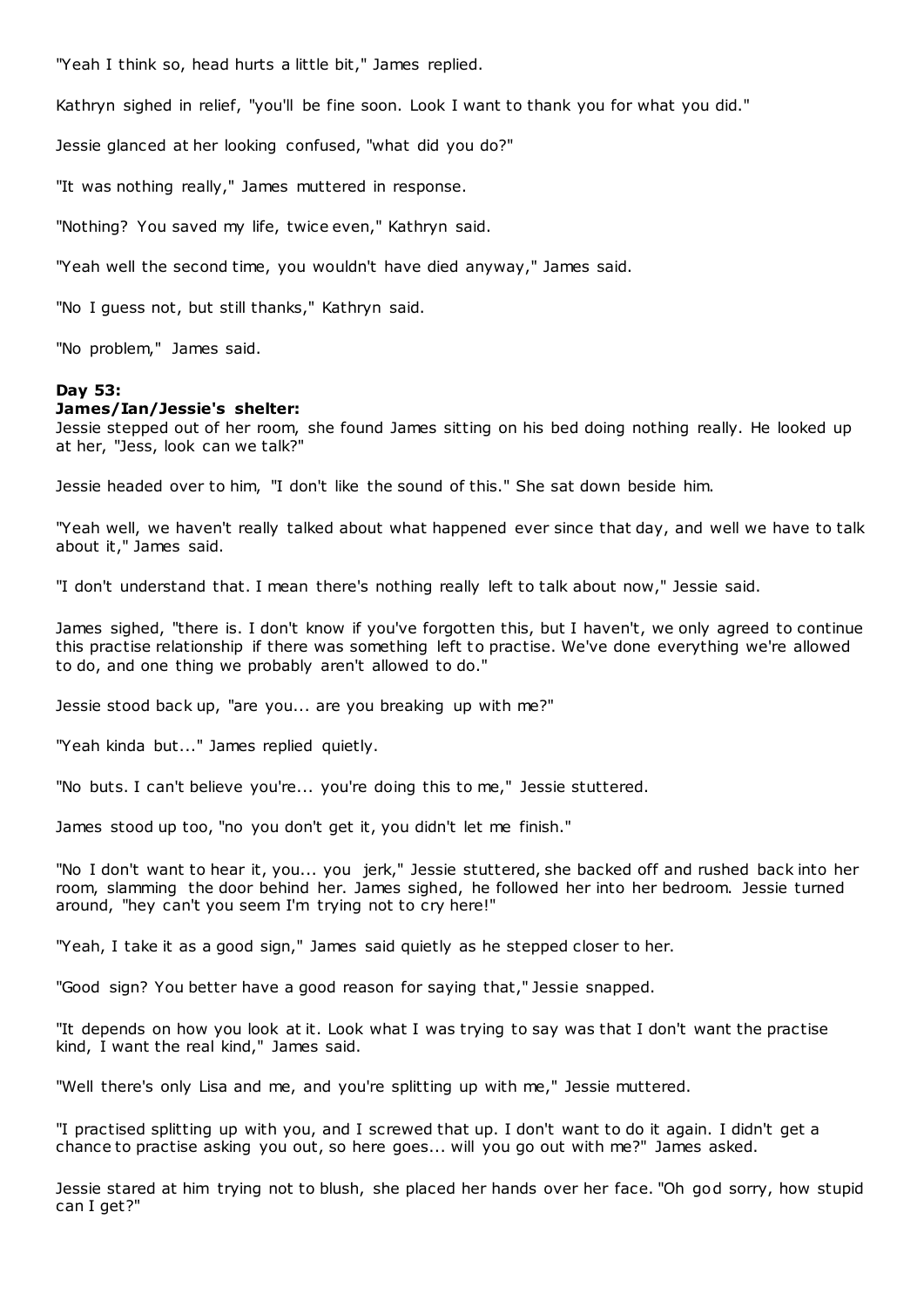James walked closer to her, he took a hold of one of her hands. "Is that a yes or a no?"

"Now it's your turn to be stupid," Jessie replied, trying not to laugh. She put her arms around his neck, "ps, it's a yes." James smiled, he leaned in and kissed her.

## **Day 68:**

"Now grow quickly so I can get more coffee," Kathryn whispered to the plants in the soil. She started to spread the soil around.

Chakotay stepped out of the shelter, he smiled then he headed over to her. "How are they doing?" he asked as he knelt down next to her.

"Very nicely, we should have lots more coffee in a few weeks," Kathryn replied. She sat up slightly so she could lean on his shoulder, and hold onto his arm.

"Great," Chakotay muttered. He started to spread some of the soil around, "I never thought of you as a gardener."

Kathryn drank some of her coffee as she glanced at him, "I grew up around farmers. My parents insisted we learned some basic gardening skills."

"Did you hate that as much as camping?" Chakotay asked.

"Of course, who would want to muck around in the dirt when you could be studying quantum mechanics?" Kathryn replied, laughing slightly. Chakotay laughed with her. Lisa passed by not far behind them, she shook her head and continued walking. "But I find it very satisfying now, watching them sprout, grow, and then give me coffee beans."

"If your coffee will spare you for a minute, there's something I want your opinion on in the house," Chakotay said as he pulled himself to his feet. He helped Kathryn to her feet.

"Well you've come to the right person, I always have an opinion," she said, brushing herself down.

"Really?" Chakotay teased as they headed towards the shelter. Kathryn laughed, she pushed him playfully.

## **Janeway/Chakotay/Lisa's shelter:**

Chakotay and Kathryn walked in, they both went straight for the computer on the table. Chakotay pressed a button, "what do you think?"

Kathryn gazed at the picture on it, "a boat."

"You said you wanted to explore the river. I think I can build this," Chakotay said.

"We can go on a camping trip," Kathryn said.

Chakotay laughed, "I'm not sure we can fit the bath in the boat." Lisa walked into the room, she headed over to the shelves.

"That's ok I'll use the river," Kathryn laughed.

Lisa looked disgusted, "remind not to go there when you go." She jumped at the sound of a voice coming from the commbadges.

Kathryn and Chakotay glanced in her direction, Chakotay headed over to Lisa. He picked up one of the commbadges, he placed it on the table. Kathryn sat down, and pressed the commbadge. "Janeway here."

In: "Captain, it's good to hear your voice. We have news."